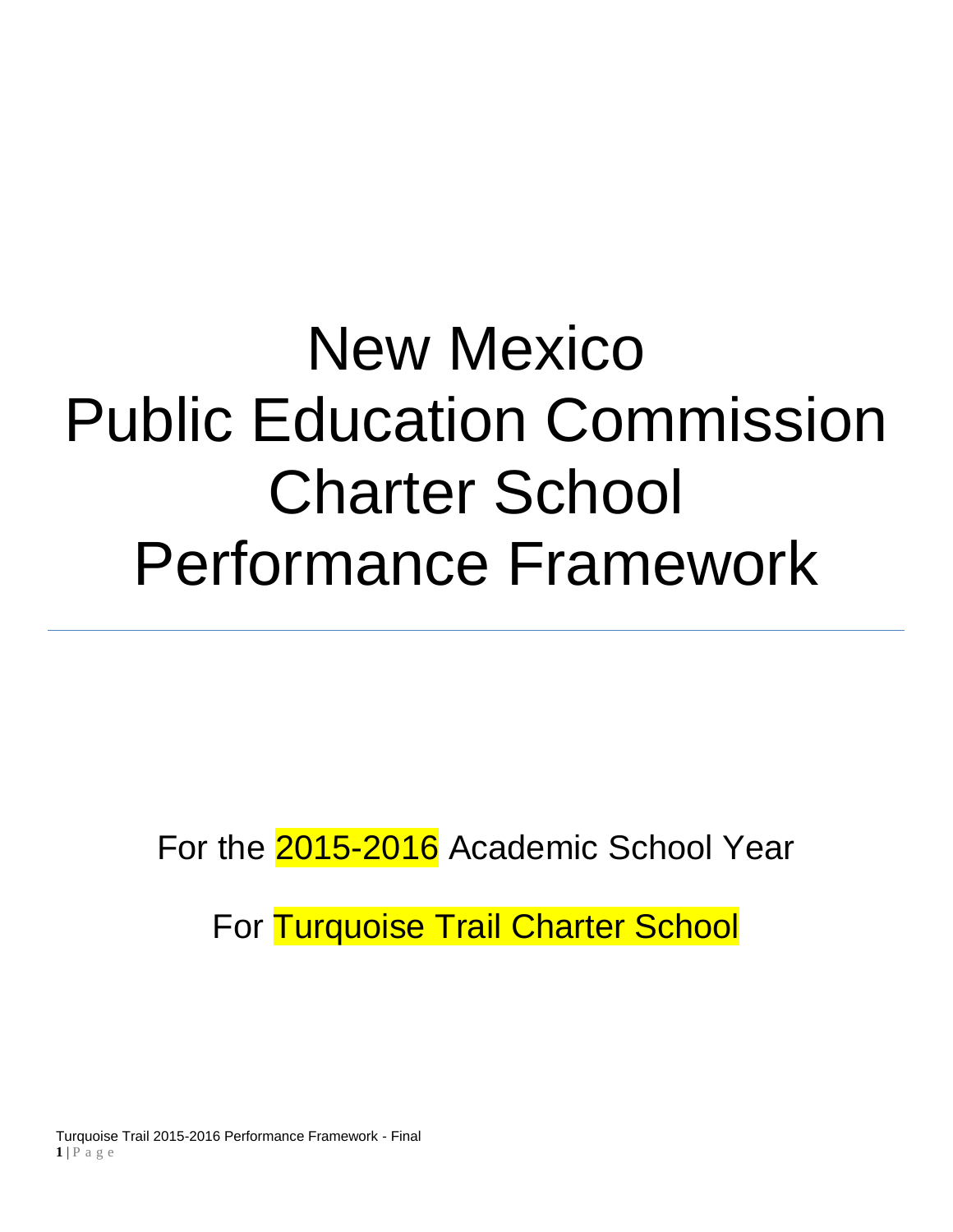# **ABOUT THE PERFORMANCE FRAMEWORK**

In collaboration, the New Mexico Public Education Commission ("PEC") and the New Mexico Public Education Department have developed the following comprehensive Performance Framework to ensure that each and every charter school is serving students with a high-quality public education. The Performance Framework sets the academic, fiscal, and organizational standards by which PECauthorized public charter schools will be evaluated, informing the PEC and charter school about the school's performance and sustainability.

By utilizing the Performance Framework as authorized in Section 22-8B-9.1 NMSA 1978, PEC will apply rigorous standards and metrics by which each and every public charter school is evaluated. This will enable multiple factors to be taken into account when evaluating public charter schools and making critical decisions such as renewal, modification, revocation, as well as determining necessary technical assistance.

Conditions placed on the School by the Authorizer, if any:

**None**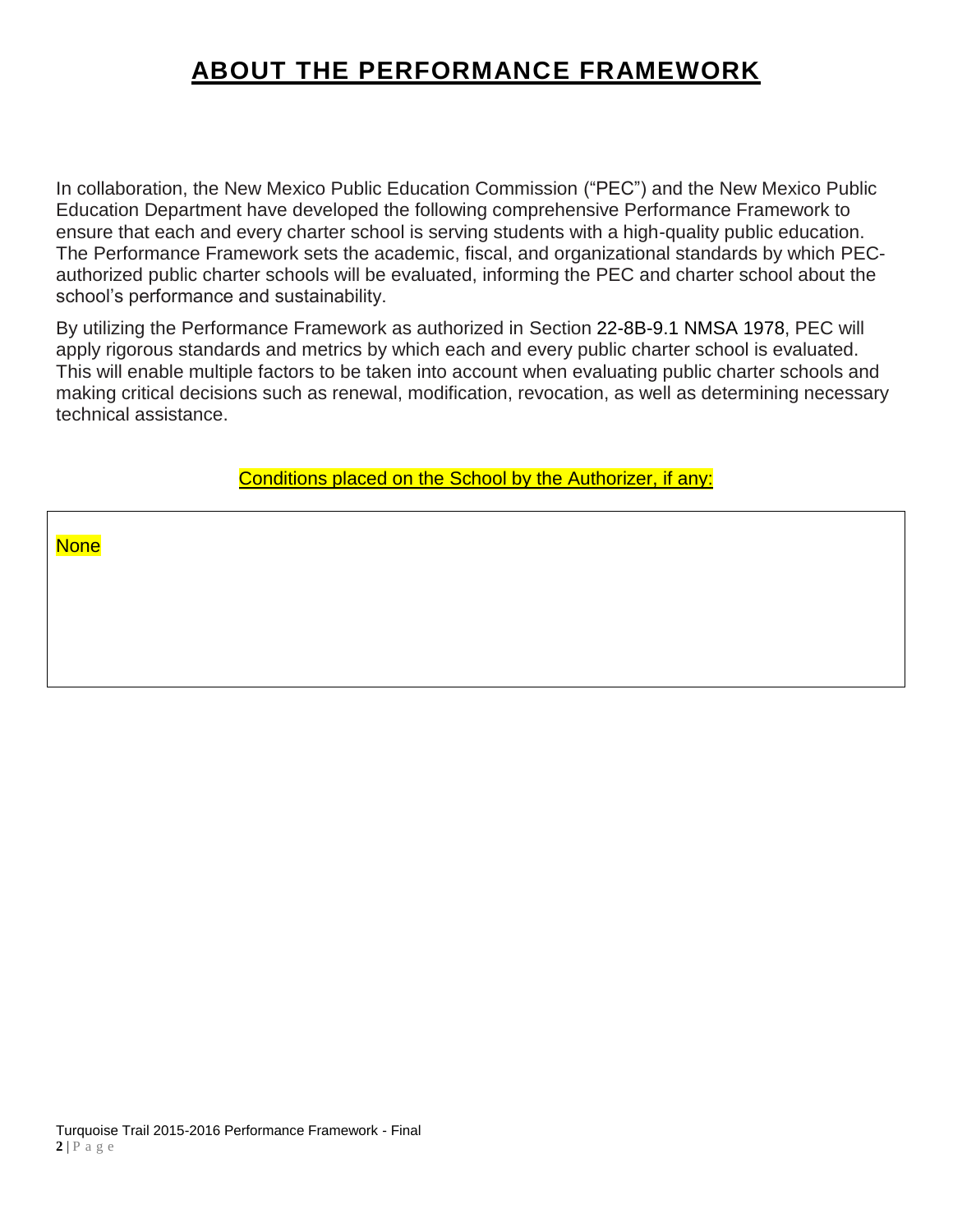# **ACADEMIC PERFORMANCE FRAMEWORK**

The Academic Performance Framework includes measures that allow the PEC to evaluate the school's academic performance or outcomes and was developed pursuant to the New Mexico Charter Schools Act. This section includes indicators, measures and metrics for student academic performance; student academic growth; achievement gaps in both proficiency and growth between student subgroups; if the charter school is a high school, post-secondary readiness; and, if the charter school is a high school, graduation rate (Section 22-8B-9.1.A. (1-3, 6, 7) NMSA 1978).

This section answers the evaluative question: Is the academic program a success? A charter school that meets the standards in this area is implementing its academic program effectively, and student learning is taking place.

For each measure, a school receives one of four ratings: "Exceeds Standard", "Meets Standard", "Does Not Meet Standard", or "Falls Far Below Standard".

The PEC has specified that all schools shall propose and then negotiate two academically-oriented mission specific indicators for each school year. Those will be listed in the "Academically-oriented Mission-specific indicators" section below. Each indicator must be listed separately and have its own rating system.

NOTE: If a school identifies a group or cohort of students that are the students that will be assessed in an indicator set forth below, that cohort must include at least 70% of the students that would have been included had the total group been considered, unless otherwise agreed upon by the PEC. (i.e. "Students that have attended the School for 2 or more years" must include at least 70% of the students in the school.)

# **REQUIRED ACADEMIC PERFORMANCE INDICATORS**

# 1. STATE AND FEDERAL ACCOUNTABILITY SYSTEM

| 1. Is the school meeting acceptable standards according to New Mexico's A-F grading system?                                                                                                                                                        |  |  |  |  |
|----------------------------------------------------------------------------------------------------------------------------------------------------------------------------------------------------------------------------------------------------|--|--|--|--|
| <b>Exceeds Standard:</b>                                                                                                                                                                                                                           |  |  |  |  |
| $\Box$ The school received an A on the state's grading system.                                                                                                                                                                                     |  |  |  |  |
|                                                                                                                                                                                                                                                    |  |  |  |  |
| $\Box$ The school received a B on the state's grading system.                                                                                                                                                                                      |  |  |  |  |
| The school will write an improvement plan which they<br>believe will result in improved results for the students of<br>the school. This must be presented to the PEC for<br>approval within 40 calendar days from the release of<br>school grades. |  |  |  |  |
| The school will write an improvement plan which they<br>believe will result in improved results for the students of<br>the school. This must be presented to the PEC for<br>approval within 40 calendar days from the release of                   |  |  |  |  |
|                                                                                                                                                                                                                                                    |  |  |  |  |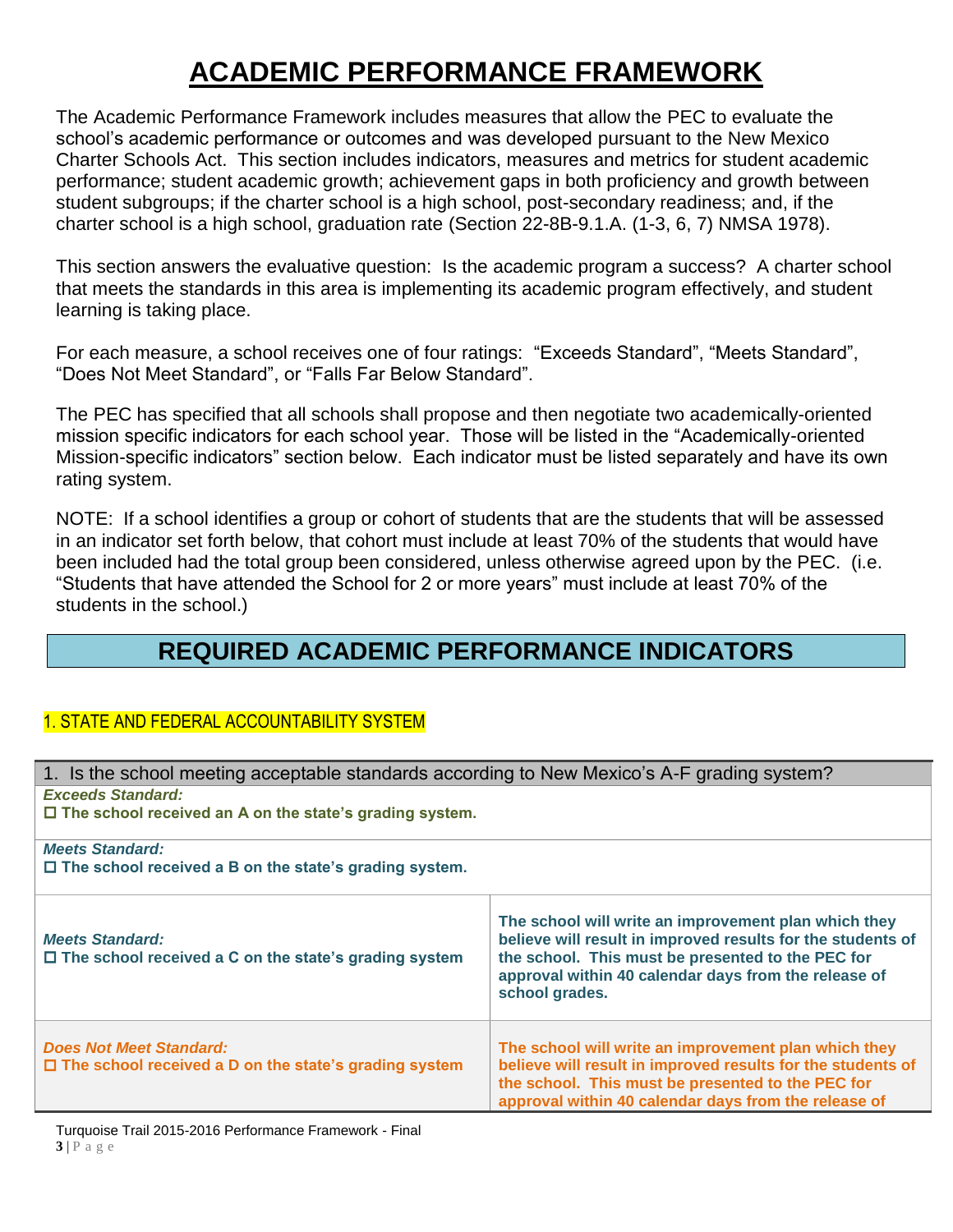|                                                                                                       | school grades                                                                                                                                                                                                                                      |
|-------------------------------------------------------------------------------------------------------|----------------------------------------------------------------------------------------------------------------------------------------------------------------------------------------------------------------------------------------------------|
| <b>Falls Far Below Standard:</b><br>$\square$ The school received an F on the state's grading system. | The school will write an improvement plan which they<br>believe will result in improved results for the students of<br>the school. This must be presented to the PEC for<br>approval within 40 calendar days from the release of<br>school grades. |

# 2. SHORT CYCLE ASSESSMENT - READING

NOTE: The school has not looked at these data using Discovery's national data. The PEC and the school will reconsider this indicator at the end of next year based on the data that results from this year's indicator.

SHORT CYCLE ASSESSMENT READING Short Cycle Assessment data (Discovery) will be used to measure academic growth or proficiency in Reading of Full Academic Year (FAY) students.

Growth. In order to show growth (the first phrase in each of the standards set forth below), FAY students will demonstrate academic growth in Reading as measured by three short cycle assessments using Discovery grade level assessment. The growth will be determined using Discovery projected growth targets for each student as set by the fall test as shown on the attached sample report. Students may show the growth on either of the winter or spring assessments.

The school may establish the growth target in the fall for students with an identified disability in Special Education in an IEP (not including gifted). These students must then meet the individual growth target established in the fall in order to show growth.

Proficiency. In order to show proficiency (the second phrase in each of the standards set forth below), a student scores at Achievement Level III, Adequate or Achievement Level IV, Thorough.

**Exceeds Standard: The school surpasses the target of this indicator if: 85% or more of identified students made at least one full year's growth in reading short-cycle assessment scores when comparing beginning year results to later results**

**OR**

**The student tests at "achievement level III or IV" on the winter or spring short-cycle assessment**

**AND**

**15% of the students testing not proficient will show more than one year's growth**

**Meets Standard:**

**The school meets the target of this indicator if:**

**70-84% of identified students made at least one full year's growth in reading short-cycle assessment scores when comparing beginning year results to later results** 

Turquoise Trail 2015-2016 Performance Framework - Final **4** | P a g e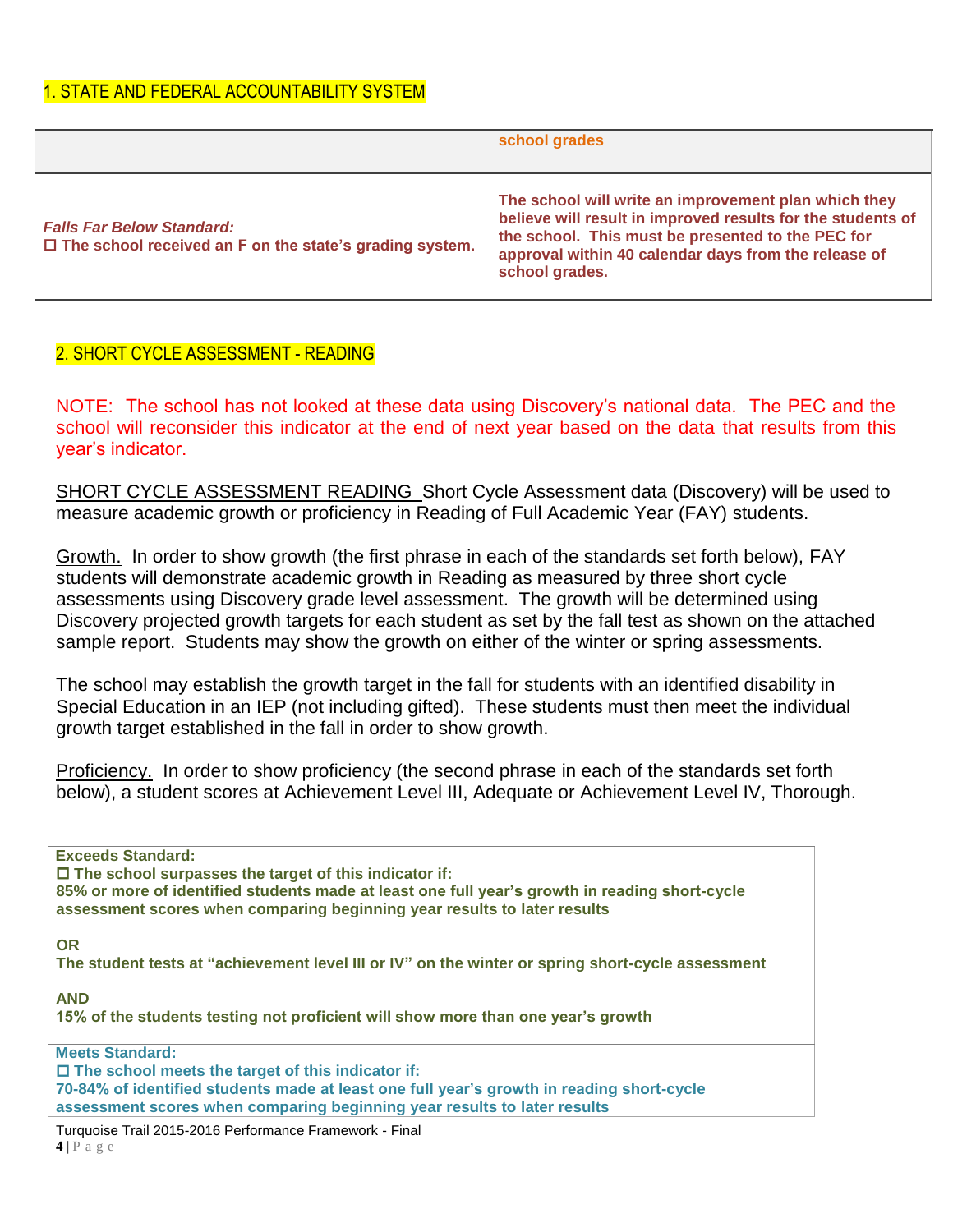**OR**

**The student tests at "achievement level III or IV" on the winter or spring short-cycle assessment.**

**Does Not Meet Standard: The school does not meet the target of this indicator if: 60-69% of identified students made at least one full year's growth in reading short-cycle assessment scores when comparing beginning year results to later results OR The student tests at "achievement level III or IV" on the winter or spring short-cycle assessment.** *Falls Far Below Standard:* **The school falls far below the target of this indicator if: Less than 60% of identified students made at least one year's growth in reading short-cycle assessment scores when comparing beginning year results to later results** 

**OR The student tests "achievement level III or IV" on the winter or spring short-cycle assessment.**

# 3. SHORT CYCLE ASSESSMENT - MATH

NOTE: The school has not looked at these data using Discovery's national data. The PEC and the school will reconsider this indicator at the end of next year based on the data that results from this year's indicator.

SHORT CYCLE ASSESSMENT MATH Short Cycle Assessment data (Discovery) will be used to measure academic growth or proficiency in Math of Full Academic Year (FAY) students.

Growth. In order to show growth (the first phrase in each of the standards set forth below), FAY students will demonstrate academic growth in Math as measured by three short cycle assessments using Discovery grade level assessment. The growth will be determined using Discovery projected growth targets for each student as set by the fall test as shown on the attached sample report. Students may show the growth on either of the winter or spring assessments.

The school may establish the growth target in the fall for students with an identified disability in Special Education in an IEP (not including gifted). These students must then meet the individual growth target established in the fall in order to show growth.

Proficiency. In order to show proficiency (the second phrase in each of the standards set forth below), a student scores at Achievement Level III, Adequate or Achievement Level IV, Thorough.

**Exceeds Standard:**

 **The school surpasses the target of this indicator if: 85% or more of identified students made at least one full year's growth in math short-cycle assessment scores when comparing beginning year results to later results** 

**OR**

The student tests at "achievement level III" or "achievement level IV" on the winter or spring short**cycle assessment**

**AND**

**15% of the students testing not proficient will show more than one year's growth**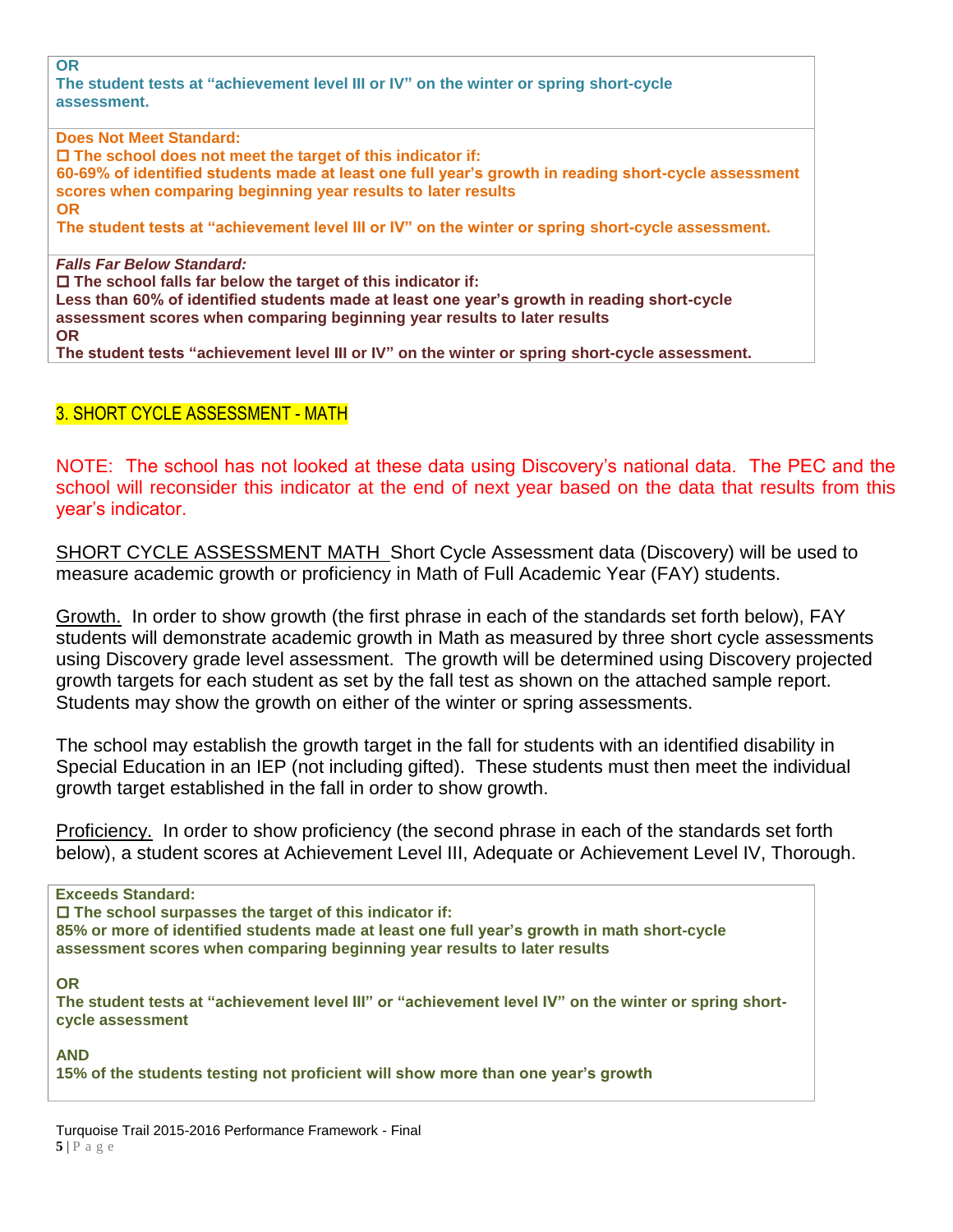**Meets Standard: The school meets the target of this indicator if: 70-84% of identified students made at least one full year's growth in math short-cycle assessment scores when comparing beginning year results to later results OR The student tests at "achievement level III or IV" on the winter or spring short-cycle assessment. Does Not Meet Standard: The school does not meet the target of this indicator if: 60-69% of identified students made at least one full year's growth in math short-cycle assessment scores when comparing beginning year results to later results OR The student tests at "achievement level III or IV" on the winter or spring short-cycle assessment.** *Falls Far Below Standard:* **The school falls far below the target of this indicator if:**

**Less than 60% of identified students made at least one year's growth in math short-cycle assessment scores when comparing beginning year results to later results OR**

**The student tests "achievement level III or IV" on the winter or spring short-cycle assessment.**

# 4. 21<sup>ST</sup> CENTURY SKILLS

## **TTCS students will improve their 21st century skills as measured by ISTE benchmarks in 2nd and 5th grades. Note: The progress of students in all grades will be assessed as well.**

**Exceeds Standard: 80% of TTCS students in 2nd and 5th grades will:**

**Show mastery as measured by the ISTE benchmark rubric for the appropriate grade.**

**Meets Standard: 70 - 79% of TTCS students in 2nd and 5th grades will:**

**Show mastery as measured by the ISTE benchmark rubric for the appropriate grade.**

**Does Not Meet Standard: 60 – 69% of TTCS students in 2nd and 5th grades will:**

**Show mastery as measured by the ISTE benchmark rubric for the appropriate grade.**

**Falls Far Below Standard: Less than 60% of TTCS students in 2nd and 5th grades will:**

**Show mastery as measured by the ISTE benchmark rubric for the appropriate grade**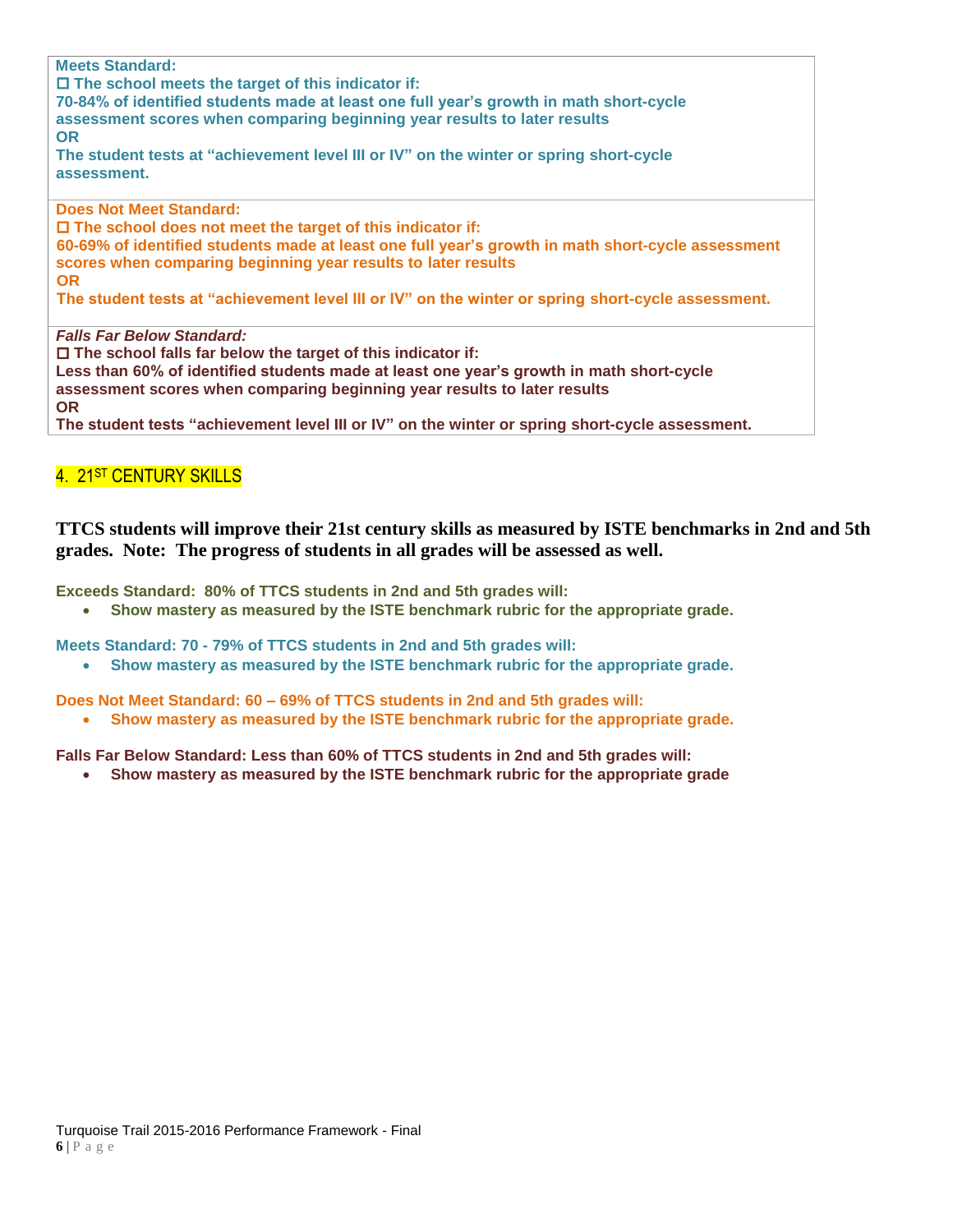# **FINANCIAL PERFORMANCE FRAMEWORK**

The Financial Performance Framework was developed pursuant to the New Mexico Charter Schools Act. This section includes indicators, measures and metrics for financial performance and sustainability (Section 22-8B-9.1A (8) NMSA 1978).

For each measure, a school receives one of three ratings: "Meets Standard," "Does Not Meet Standard," or "Falls Far Below Standard."

Process:

- On a date specified in early August, following the final reporting on the previous FY, the school principal, school business manager and the chairman of the Finance Committee will complete and sign the questionnaire made up of the questions set forth below. ("current year" will refer to the year of the Performance Framework that completed on June 30.)
- The Budget Analyst for the school will confirm the information.
- Following that review, the liaison and the Budget Analyst will seek further information from the school, if necessary or if there are discrepancies between the school's understanding of an issue and the budget analyst's understanding of an issue.
- The liaison will score the indicator accordingly.

# **1. Operating Budgets**

1. Was the information required for the budget provided on time for the current year operational budget, and the previous year, if requested by the PEC or its delegee?

- a. If not, why not?
- b. If not, how long was it before it was turned in?

*1. Is the school timely submitting budget information?*

*Meets Standard***:**

**The school demonstrates evidence of substantial compliance with the timely submittal of operational budget information.** 

#### *Working to Meet Standard:*

 **The school did not submit budget information in a timely manner, and the school has instituted remedies that have resulted in compliance or prompt action toward compliance with law.**

#### *Falls Far Below Standard:*

 **Evidence shows that the school did not submit budget information in a timely manner, and the school has not instituted remedies that have resulted in prompt and sufficient movement toward with law.**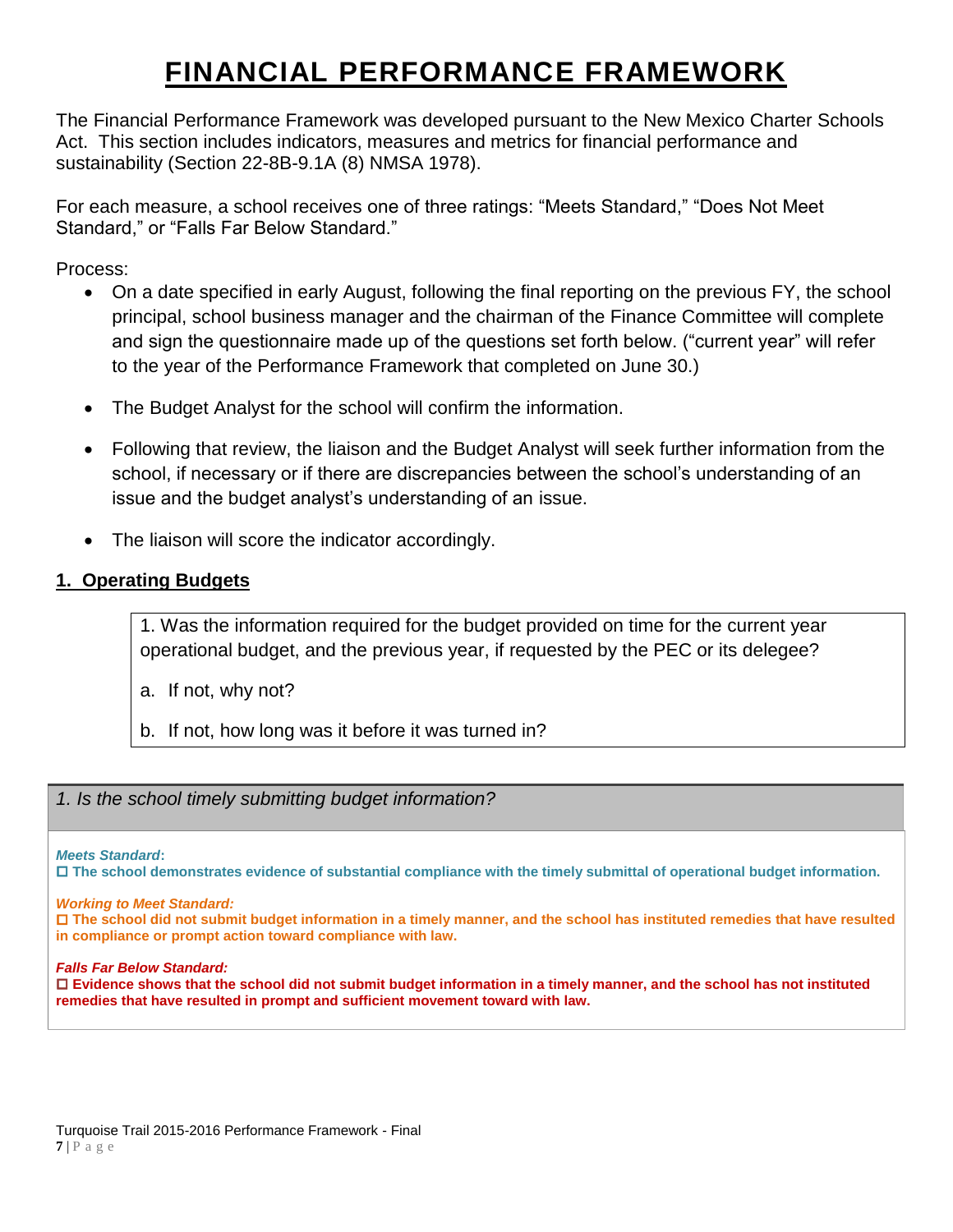# **2. Audits**

- 2. To the best of the knowledge of the financial staff at the school, was the information required for the audits provided on time for the most recent audit?
- a. If not, why not?
- b. If not, how long was it before it was turned in?
- c. What was the date of the letter from the school certifying its readiness to proceed with an audit review?
- *2. Is the school timely submitting audit information?*

#### *Meets Standard***:**

**The school demonstrates evidence of substantial compliance with timely submittal of audit information.** 

*Working to Meet Standard:*

 **The school did not submit audit information in a timely manner, and the school has instituted remedies that have resulted in compliance or prompt action toward compliance with law.**

#### *Falls Far Below Standard:*

 **Evidence shows that the school did not submit audit information in a timely manner, and the school has not instituted remedies that have resulted in prompt and sufficient movement toward compliance with law.**

# **3. Periodic Reports**

| 3. Cash report and Actual report                                                         |
|------------------------------------------------------------------------------------------|
| a. Is this school on quarterly or monthly reporting?                                     |
| i. If on monthly, please identify the reason for the monthly requirement.                |
| During the current fiscal year, was the school ever required to report<br>Ш.<br>monthly? |
| 1. If so, please identify the reason for the monthly requirement.                        |
| b. Were the reports for the current year turned in on time? (Please explain for e        |

- explain for each late report)
	- i. If not, why not?
	- ii. If not, how long was it before it was turned in?
- c. For the current year, did the actual expenditures plus encumbrances ever exceed the budget authority within function (such as 1000, 2000, 3000, etc.)?
	- i. If so, why did that occur?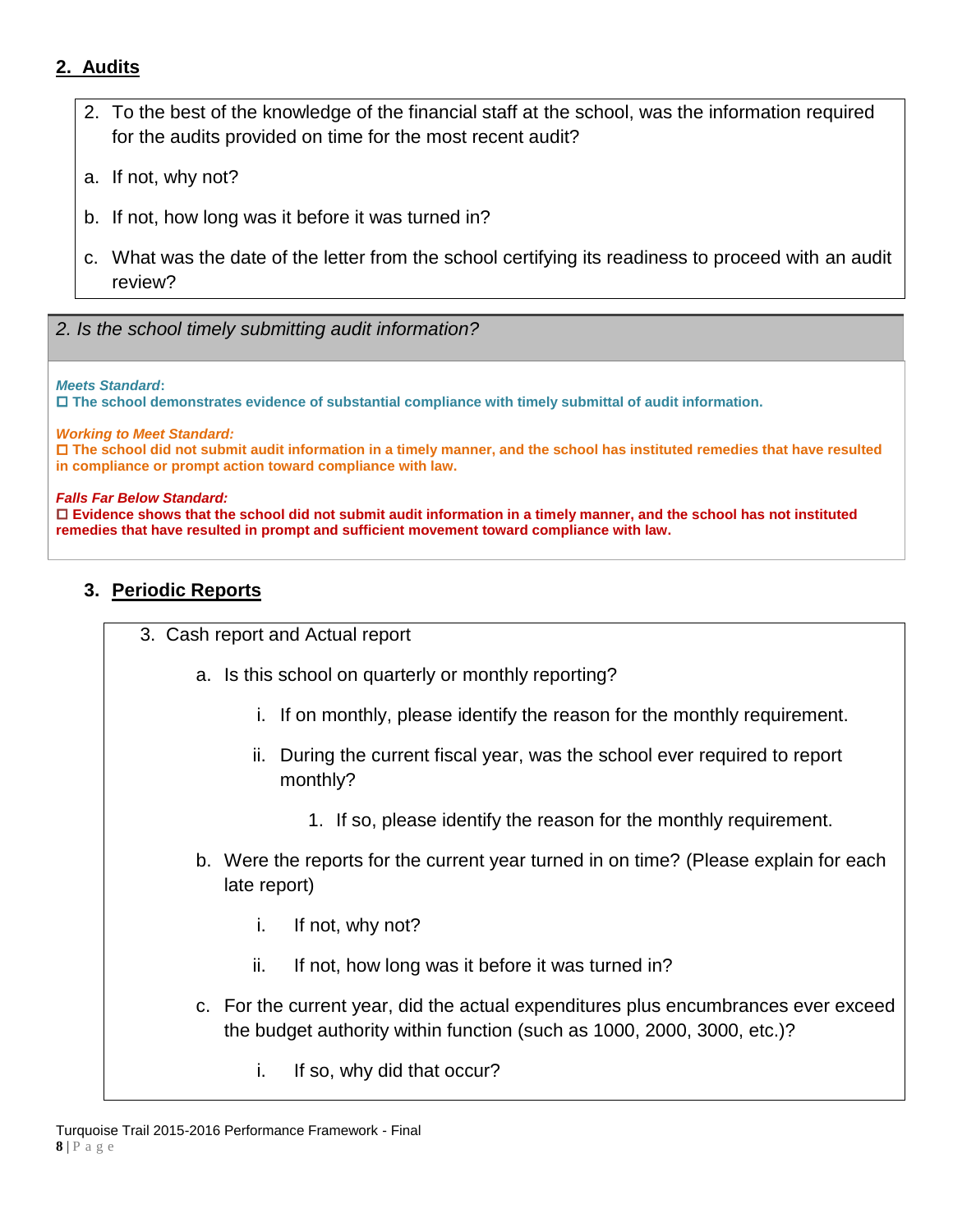- ii. If so, was it corrected with a budget adjustment?
- iii. How long did that process take to correct the issue(s)?
- iv. If it was not corrected, why not?
- v. Do the school's actual expenditures plus encumbrances exceed the budget authority now?
- d. For each of the last four reports, was the existing cash balance plus anticipated SEG funding sufficient to cover the next month's expenditures at that time?
	- i. If not, why not?

*3. Is the school timely submitting required reports which show sufficient financial management?*

*Meets Standard***:**

**The school demonstrates evidence of substantial compliance with timely submittal of required reports.** 

*Working to Meet Standard:*

 **The school has not implemented the timely submittal of required reports in the manner described above, and the school has instituted remedies that have resulted in compliance or prompt and sufficient movement toward compliance with law.**

#### *Falls Far Below Standard:*

 **Evidence shows that the school has not implemented the timely submittal of required reports in the manner described above, and the school has not instituted remedies that have resulted in prompt and sufficient movement toward compliance with law.**

# **4. Expenditures**

- 4. Were there any invoices pending for more than 90 days in the current year?
	- a. If so, why were these invoices pending for so long?
	- b. Are any of these pending now?
	- c. If so, what is the anticipated payment schedule?

4.1. Were payroll liabilities (Payroll Taxes, New Mexico withholding, NIMPSIA, NMRHC, NMERB, Worker's comp, State Unemployment) paid timely in the current year?

- a. If not, why not?
- b. Are any of these liabilities not up-to-date now?
- c. If not, what is the anticipated payment schedule?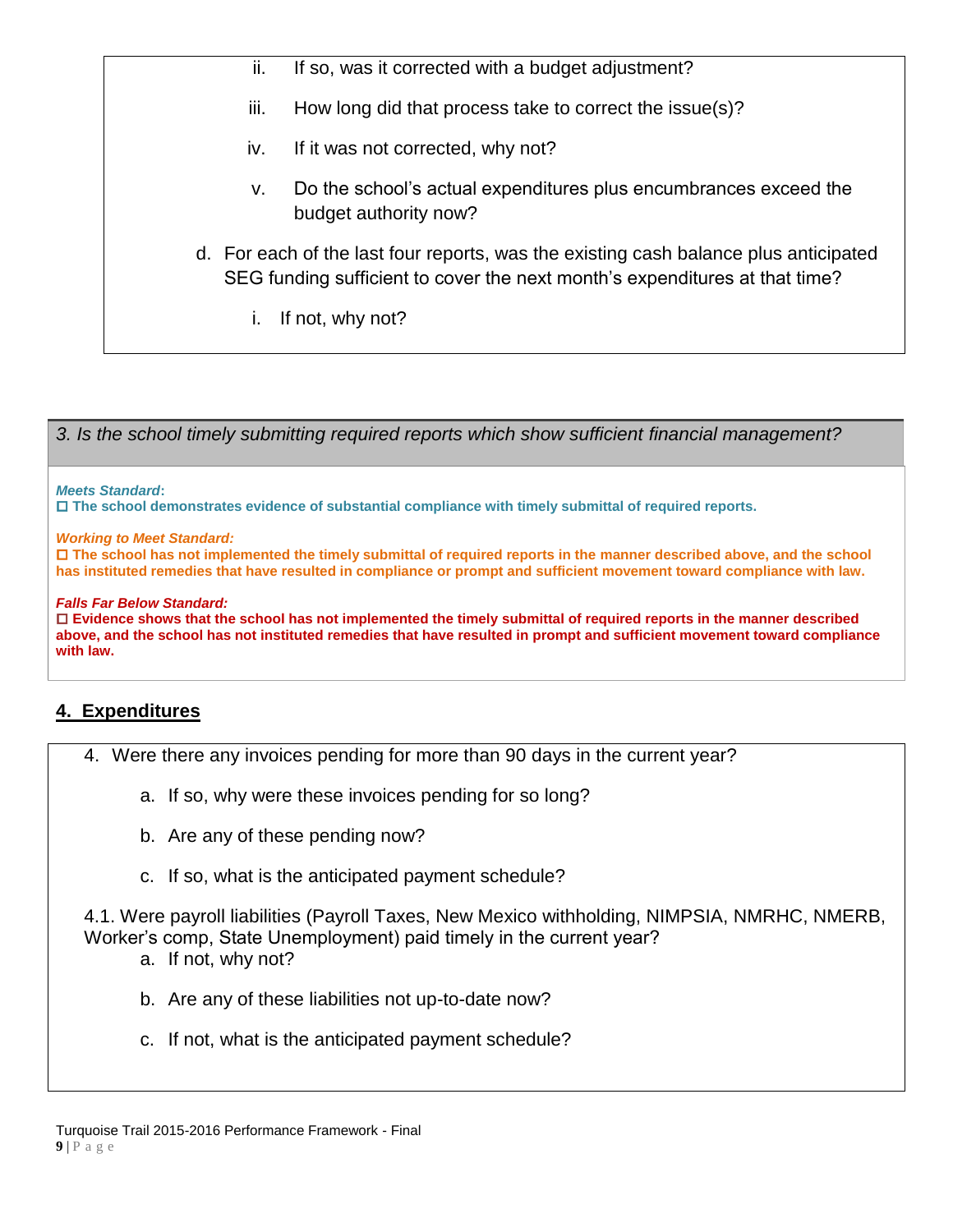#### *Meets Standard***:**

**The school demonstrates evidence of substantial compliance with timely paying expenditures.**

*Working to Meet Standard:*

 **The school has not timely paid expenditures in the manner described above, and the school has instituted remedies that have resulted in compliance or prompt and sufficient movement toward compliance with law.**

#### *Falls Far Below Standard:*

 **Evidence shows that the school has not paid expenditures in the manner described above, and the school has not instituted remedies that have resulted in prompt and sufficient movement toward compliance with law.**

# **5. Reimbursements**

- 5. Were all requests for reimbursements submitted to meet PED-mandated deadlines in the current year?
	- a. If not, why not?
	- b. Have you received any indication that any reimbursement requests may be/were denied for any reason?
	- c. If so, what is/was the reason being given?

*5. Is the school timely seeking reimbursement?*

#### *Meets Standard***:**

**The school demonstrates evidence of substantial compliance in seeking reimbursements.**

*Working to Meet Standard:*

 **The school has not timely sought reimbursement in the manner described above, and the school has instituted remedies that have resulted in compliance or prompt and sufficient movement toward compliance with law.**

#### *Falls Far Below Standard:*

 **Evidence shows that the school has not timely sought reimbursement in the manner described above, and the school has not instituted remedies that have resulted in prompt and sufficient movement toward compliance with law.**

# **6. Audit Reviews**

- 6. The last released audit by the State Auditor was for FY  $\blacksquare$ . Was the school specifically identified in the opinion that was issued regarding the School's last released audit by the State Auditor?
	- a. If so, what was the text of the specifically identified section?
	- b. What were the audit findings from the last released audit?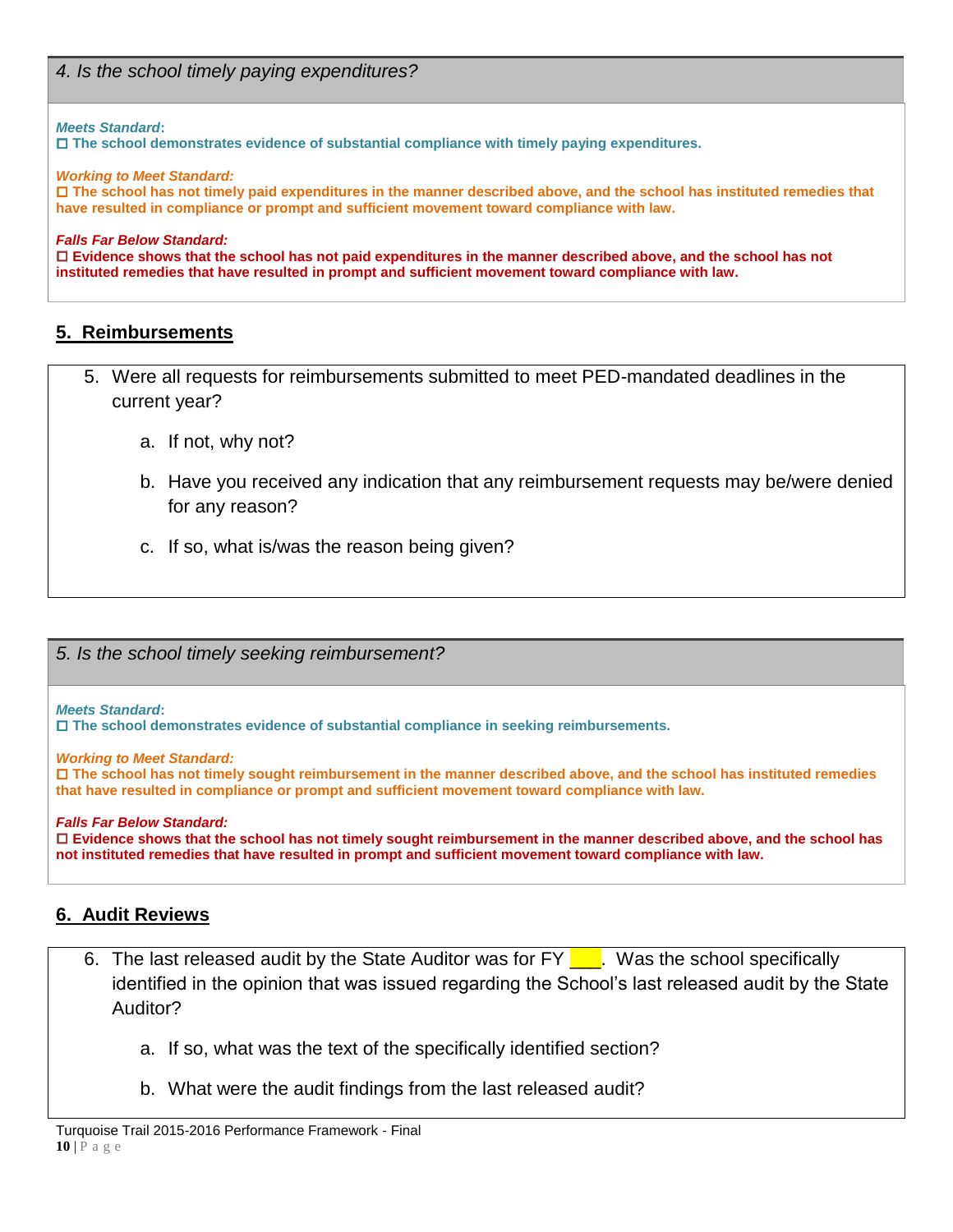- c. Were any findings considered Material Weaknesses?
- d. What has the school done to correct these audit findings?
- e. Were any of the audit findings a repeat finding from any prior period?
	- i. If so, what was the repeat finding(s)?
	- ii. Please explain the reason for the repeat finding(s).
	- iii. What has the school done to correct it?

*6. Is the school responsive to audit findings?*

*Meets Standard***:**

 **The school demonstrates evidence of responding to audit finding in a manner which looks to be sufficient to remedy the audit finding?** 

*Working to Meet Standard:*

 **The school has not responded to audit findings in the manner described above, and the school has instituted remedies that have resulted in compliance or prompt and sufficient movement toward compliance with law.**

*Falls Far Below Standard:*

 **Evidence shows that the school has not responded to audit findings in the manner described above, and the school has not instituted remedies that have resulted in prompt and sufficient movement toward compliance with law.**

# **7. Meals**

7. Do you serve meals to students?

- a. If yes, do you enter into contracts with food service management companies?
- b. Were any audit findings noted regarding those food contracts?
- c. Please explain the reason(s) for the finding(s).
- d. What has the school done to correct these audit finding(s)?

*7. Is the school managing food service contracts appropriately?*

*Meets Standard***:**

**The school demonstrates evidence of managing food service contracts appropriately without audit finding.** 

*Working to Meet Standard:*

 **The school has not demonstrated evidence of managing food service contracts in the manner described above, and the school has instituted remedies that have resulted in compliance or prompt and sufficient movement toward compliance with law.**

*Falls Far Below Standard:*

 **Evidence shows that the school has not demonstrated evidence of managing food service contracts in the manner described above, and the school has not instituted remedies that have resulted in prompt and sufficient movement toward** 

Turquoise Trail 2015-2016 Performance Framework - Final **11** | P a g e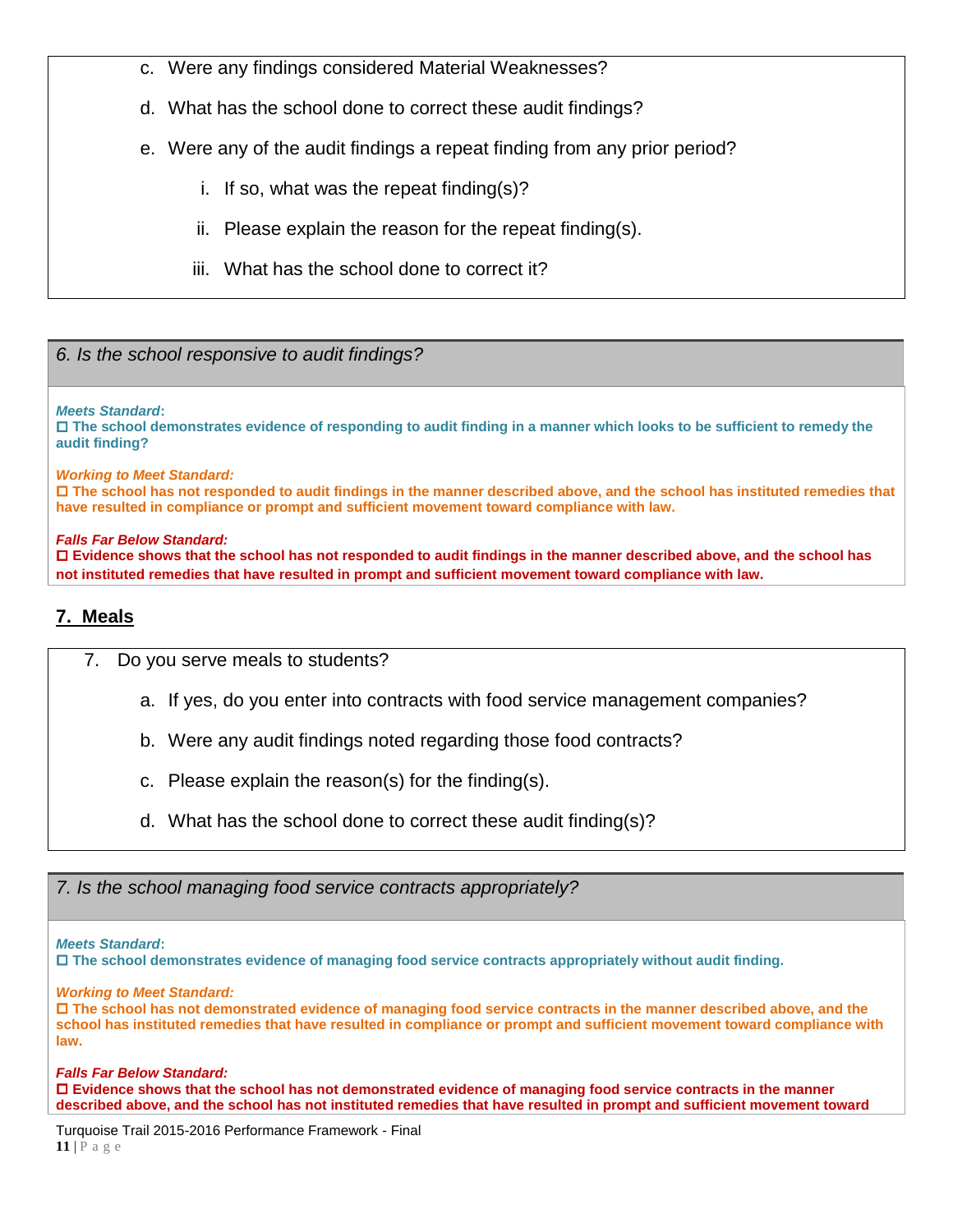# **8. General Information**

- 8. Have you received any written indication in the current year from the assigned PED budget analyst that he/she had concerns regarding the school's finances?
	- a. If so, what was the concern identified?
	- b. What was the school's response to these concern(s)?
	- c. What was the resolution of these concern(s)?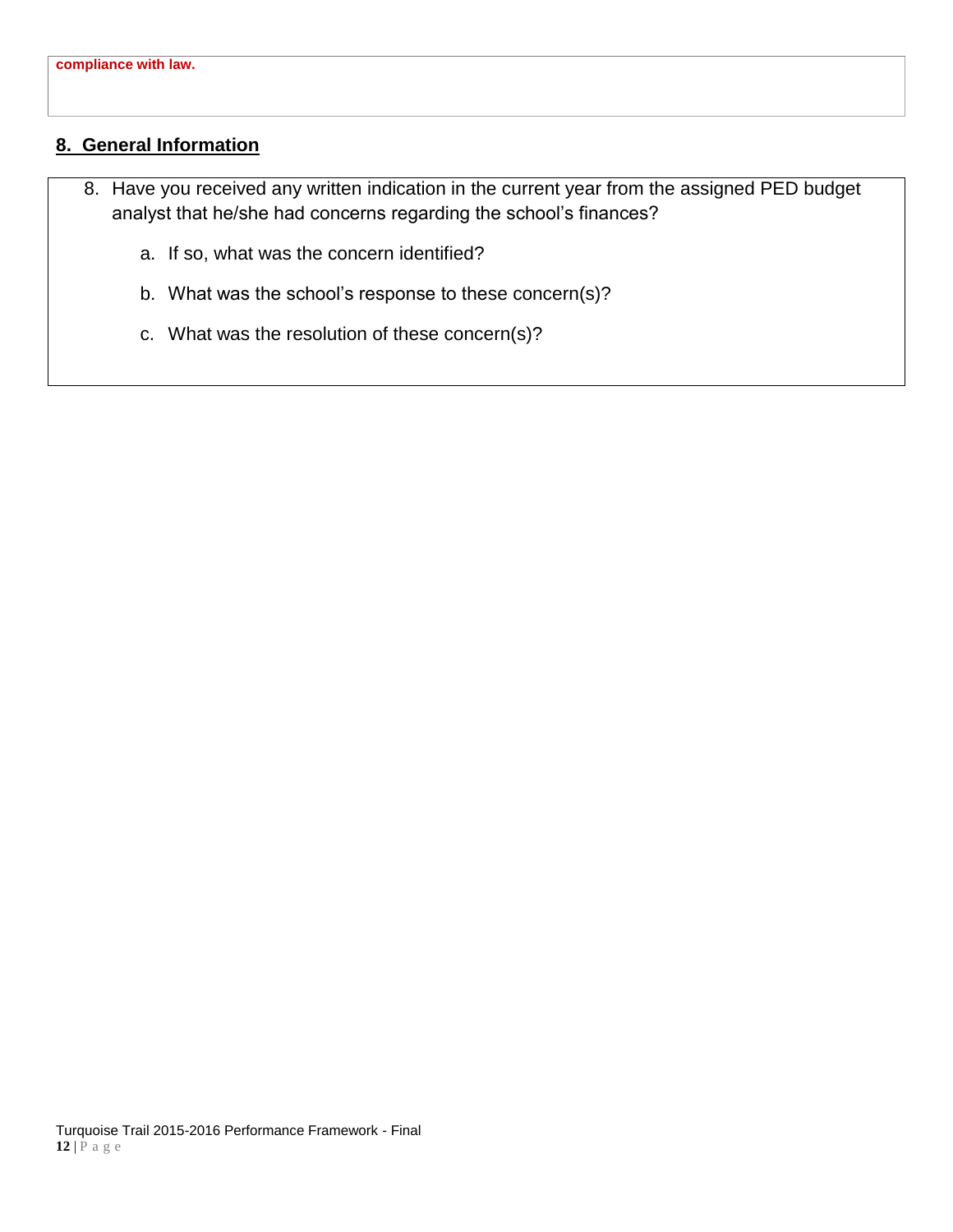# **ORGANIZATIONAL PERFORMANCE FRAMEWORK**

The Organizational Framework primarily lists the responsibilities and duties of charter schools that the schools are already required to meet through state and federal laws. It was developed pursuant to the New Mexico Charter Schools Act. This section includes indicators, measures and metrics related to attendance; recurrent enrollment from year to year; and governing body performance, including compliance with all applicable laws, rules and terms of the charter contract (Section 22-8B-9.1A (4, 5, 9) NMSA 1978).

NACSA Principles & Standards (2012) states that,

"A Quality Authorizer implements an accountability system that effectively streamlines federal, state, and local…compliance requirements while protecting schools' legally entitled autonomy and minimizing schools' administrative and reporting burdens" (p. 16).

For each measure a school receives one of three ratings: "Meets Standard," "Working to Meet Standard" and "Falls Far Below Standard" which are defined below. The term "material" used below means that the PEC deems the matter relevant to:

- 1. The PEC's accountability decisions including but not limited to decisions about whether to renew, non-renew, suspend, or revoke a charter, or
- 2. Information that a family would consider relevant to a decision to attend the school.

The Performance Framework is the basis of the annual school review process, and the data and evidence resulting from the annual review will ultimately inform the PEC's renewal decision. If a school receives a "Working to Meet Standard" or "Falls Far Below Standard," this may result in closer PEC review the following year on that indicator, the PEC may require a corrective action plan or take other appropriate action.

#### *Meets Standard***:**

**The school meets the standard if it satisfies each of the conditions described in the paragraph.**

#### *Working to Meet Standard:*

**The school has not implemented the program in the manner described below; the program area(s) not implemented were material; and the school has instituted remedies that have resulted in compliance or prompt and sufficient movement toward compliance with law.**

#### *Falls Far Below Standard:*

**Evidence shows that the school has not implemented the program in the manner described below; the program area(s) not implemented were material; and, the school has not instituted remedies that have resulted in prompt and sufficient movement toward compliance with law.**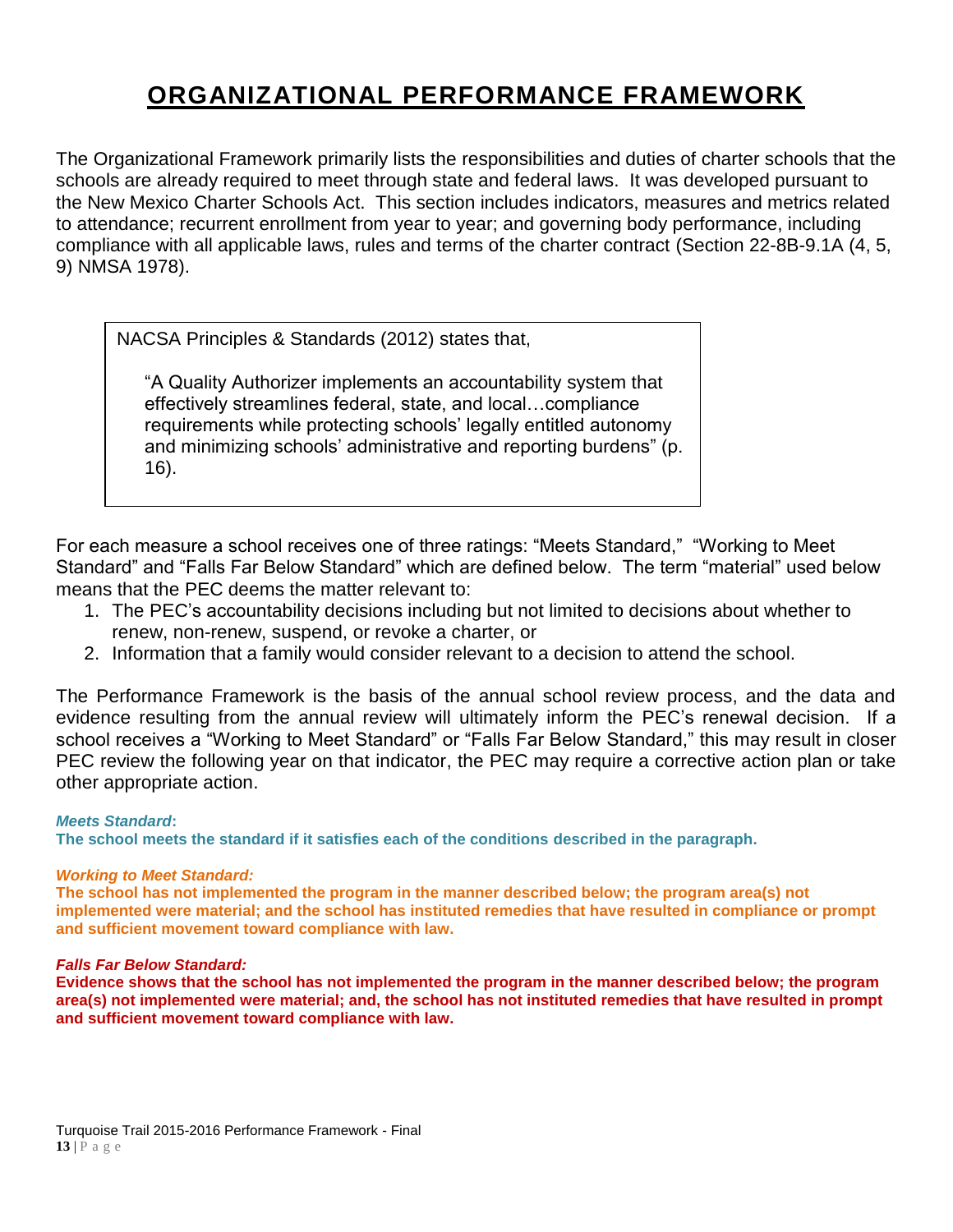# **1. EDUCATIONAL PLAN**

1.a. Is the school implementing the material terms of the approved charter application as defined in the Charter Contract?

#### *Meets Standard***:**

 **The school demonstrates evidence of substantially achieving the material terms of the approved charter application in all respects as defined in the Charter Contract.** 

#### *Working to Meet Standard:*

 **The school has not implemented the program in the manner described above, and the school has instituted remedies that have resulted in compliance or prompt and sufficient movement toward compliance with law.**

#### *Falls Far Below Standard:*

 **Evidence shows that the school has not implemented the program in the manner described above, and the school has not instituted remedies that have resulted in prompt and sufficient movement toward compliance with law.**

1.b. Is the school complying with applicable education requirements?

#### *Meets Standard***:**

 **Unless waived, the school demonstrates compliance with applicable laws, rules, and regulations relating to education requirements:**

- **Instructional days or hours requirements;**
- **Next Step Plan;**
- **Graduation requirements;**
- **Promotion/retention requirements;**
- **Content standards, including Common Core;**
- **Educational Plan for Student Success (EPSS);**
- **State assessments including NMSA 22-2C-1, et. seq. and if a high school, 22-2-8.11;**
- **Implementation of mandated programming as a result of state or federal funding; and**
- **Parent surveys as required by 22-2C-11.**

#### *Working to Meet Standard:*

 **The school has not implemented the program in the manner described above; the program area(s) not implemented were material; and the school has instituted remedies that have resulted in compliance or prompt and sufficient movement toward compliance with law.**

#### *Falls Far Below Standard:*

 **Evidence shows that the school has not implemented the program in the manner described above; the program area(s) not implemented were material; and the school has not instituted remedies that have resulted in prompt and sufficient movement toward compliance with law.**

## 1.c. Is the school protecting the rights of all students?

#### *Meets Standard:*

 **The school demonstrates compliance with applicable laws, rules, and regulations relating to the rights of students by:**

- **Development and adherence to legally compliant policies related to admissions, lottery, waiting lists, fair and open recruitment, and enrollment, including rights to enroll or maintain enrollment;**
- **Adherence to due process protections, privacy, civil rights and student liberties requirements, including 1st Amendment protections and the Establishment Clause restrictions prohibiting public schools from engaging in religious instruction; and**
- **Development and adherence to legally compliant student discipline policies including discipline hearings,**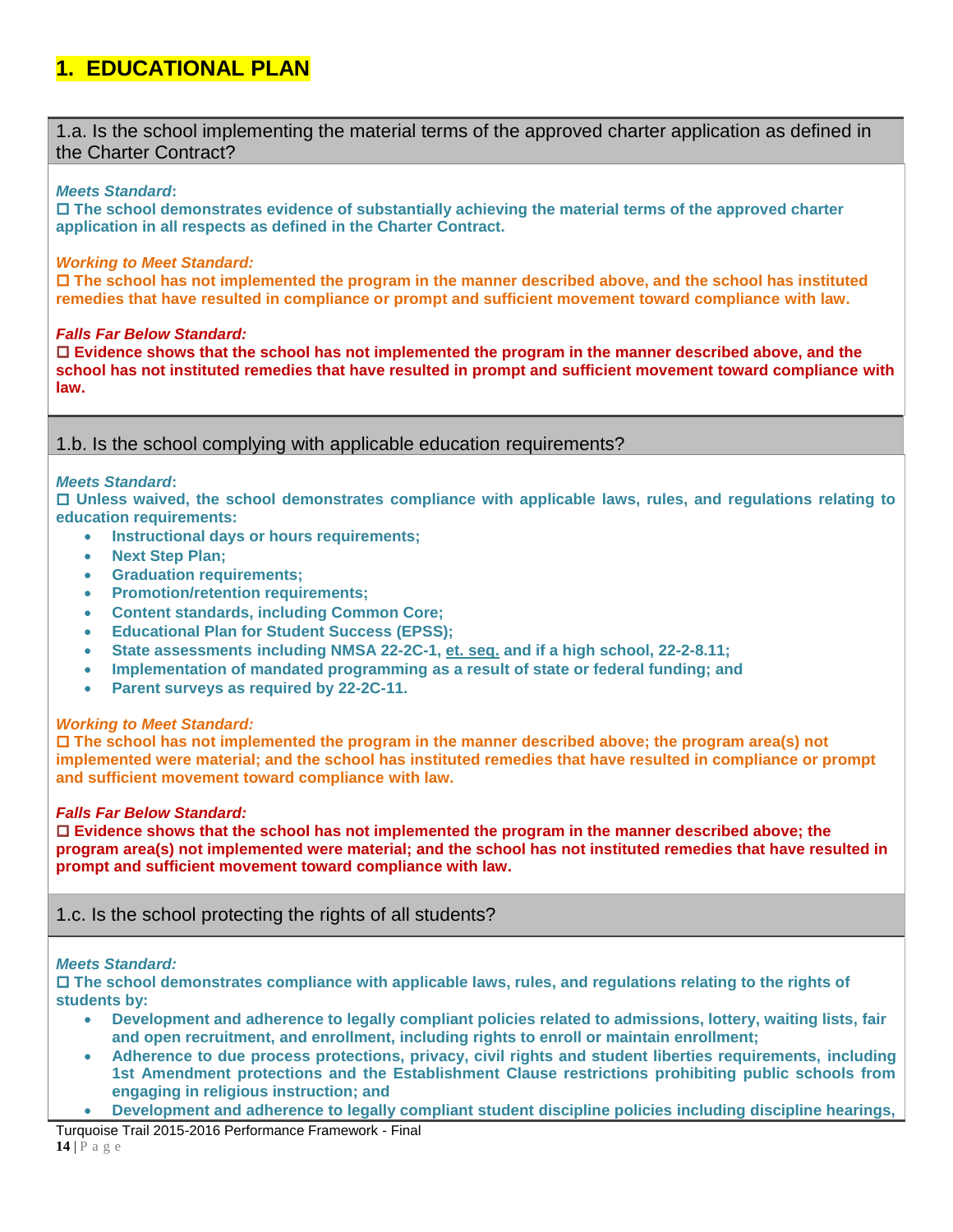#### **suspension and expulsion policies.**

#### *Working to Meet Standard:*

 **The school has not implemented the program in the manner described above; the program area(s) not implemented were material; and the school has instituted remedies that have resulted in compliance or prompt and sufficient movement toward compliance with law.**

#### *Falls Far Below Standard:*

 **Evidence shows that the school has not implemented the program in the manner described above; the program area(s) not implemented were material; and the school has not instituted remedies that have resulted in prompt and sufficient movement toward compliance with law.**

#### 1.d. Is the school protecting the rights of students with special needs?

#### *Meets Standard:*

 **The school demonstrates compliance with applicable laws, rules, and regulations, including but not limited to, the Individuals with Disabilities Education Act, Section 504 of the Rehabilitation Act of 1973, and the Americans with Disabilities Act, and laws relevant to gifted children, relating to identification and referral of those suspected of having a disability or intellectual ability and providing services for students with identified needs.**

#### *Working to Meet Standard:*

 **The school has not implemented the program in the manner described above; the program area(s) not implemented were material; and the school has instituted remedies that have resulted in compliance or prompt and sufficient movement toward compliance with law.**

#### *Falls Far Below Standard:*

 **Evidence shows that the school has not implemented the program in the manner described above; the program area(s) not implemented were material; and the school has not instituted remedies that have resulted in prompt and sufficient movement toward compliance with law.**

#### 1.e. Is the school protecting the rights of English Language Learner students?

#### *Meets Standard:*

 **The school demonstrates compliance with applicable laws, rules, and regulations, including, but not limited to, Title III of the Elementary and Secondary Education Act (ESEA) and US Department of Education authorities, relating to English Language Learner requirements.**

#### *Working to Meet Standard:*

 **The school has not implemented the program in the manner described above; the program area(s) not implemented were material; and the school has instituted remedies that have resulted in compliance or prompt and sufficient movement toward compliance with law.**

#### *Falls Far Below Standard:*

 **Evidence shows that the school has not implemented the program in the manner described above; the program area(s) not implemented were material; and the school has not instituted remedies that have resulted in prompt and sufficient movement toward compliance with law.**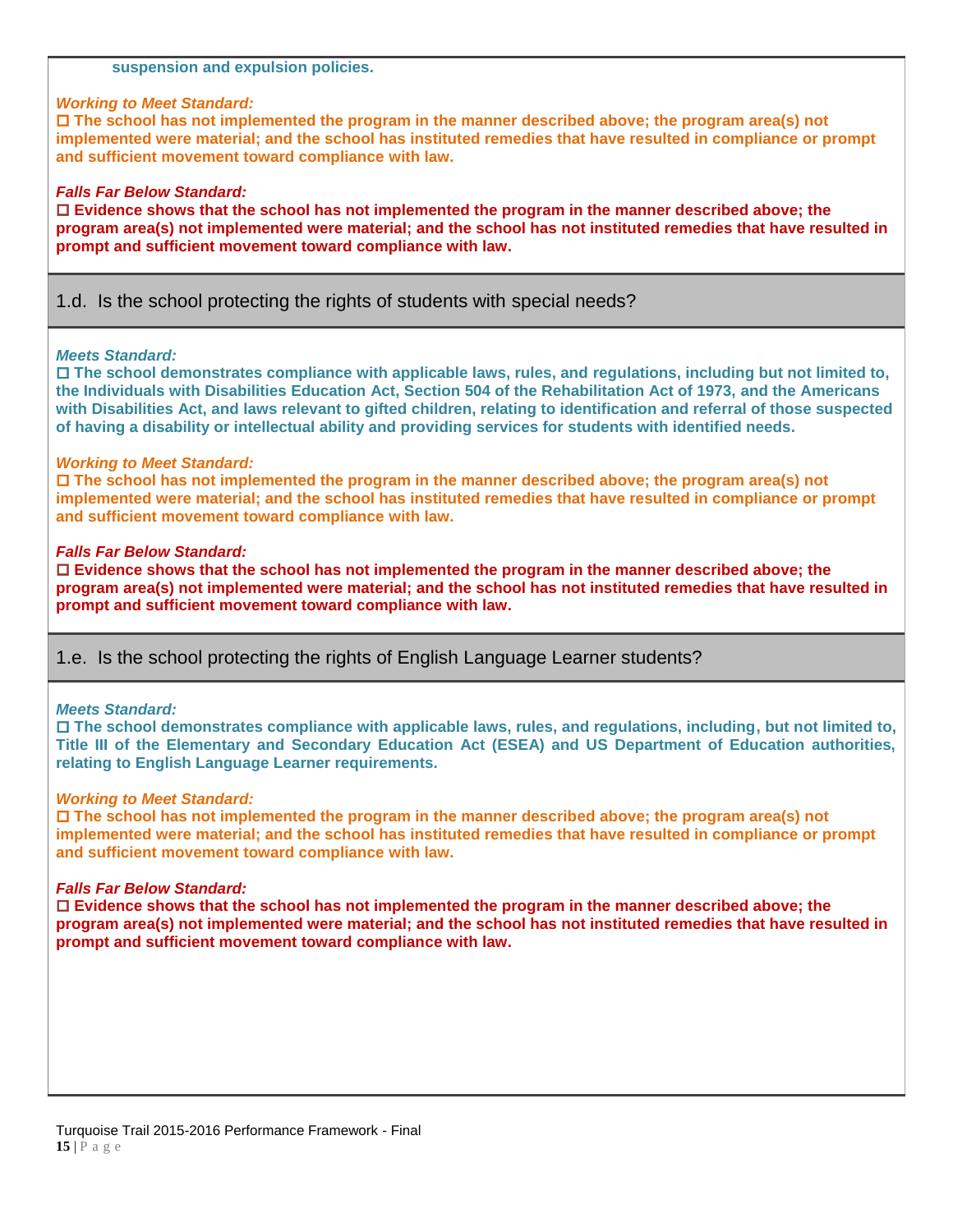# 1.f. Is the school complying with compulsory attendance laws?

#### *Meets Standard:*

 **The school demonstrates compliance with applicable laws, rules, and regulations relating to compulsory school attendance.**

#### *Working to Meet Standard:*

 **The school has not implemented the program in the manner described above; the program area(s) not implemented were material; and the school has instituted remedies that have resulted in compliance or prompt and sufficient movement toward compliance with law.**

#### *Falls Far Below Standard:*

 **Evidence shows that the school has not implemented the program in the manner described above; the program area(s) not implemented were material; and the school has not instituted remedies that have resulted in prompt and sufficient movement toward compliance with law.**

1.g. Did the school meet the following recurrent enrollment goals?

*(To be completed upon negotiation with the PEC of the Performance Indicators prior to the start of a new school year)*

*A. The School has the following enrollment at the present time:*  K-6, 460 students

*B. Out of these total students, the following students are eligible for re-enrollment at the School:* 

#### 400

*(Students that could come back to the school the next year)*

*C. Out of these total students, the following students are not eligible for re-enrollment at the School:*  60 (current 6th-grade students)

*(i.e. Students that will not come back to the school the next year because they graduate or are only attending the school for 1 year. [B subtracted from A above])*

D. Describe the reasons that the students identified immediately above are not eligible for re-enrollment: All 6th-grade students are moving to 7th grade and out of TTCS

*85% of the students listed in B above will be required to re-enroll at the School to meet the standard in the Organizational Performance Framework. This number is 340 [B times .85].*

*Meets Standard:*

**Of the students eligible for re-enrollment, at least 85% of these students did re-enroll in the school.**

*Working to Meet Standard:*

**Of the students eligible for re-enrollment, at least 50% of these students did re-enroll in the school.**

*Falls Far Below Standard:* **Of the students eligible for re-enrollment, less than 50% of these students did re-enroll in the school.**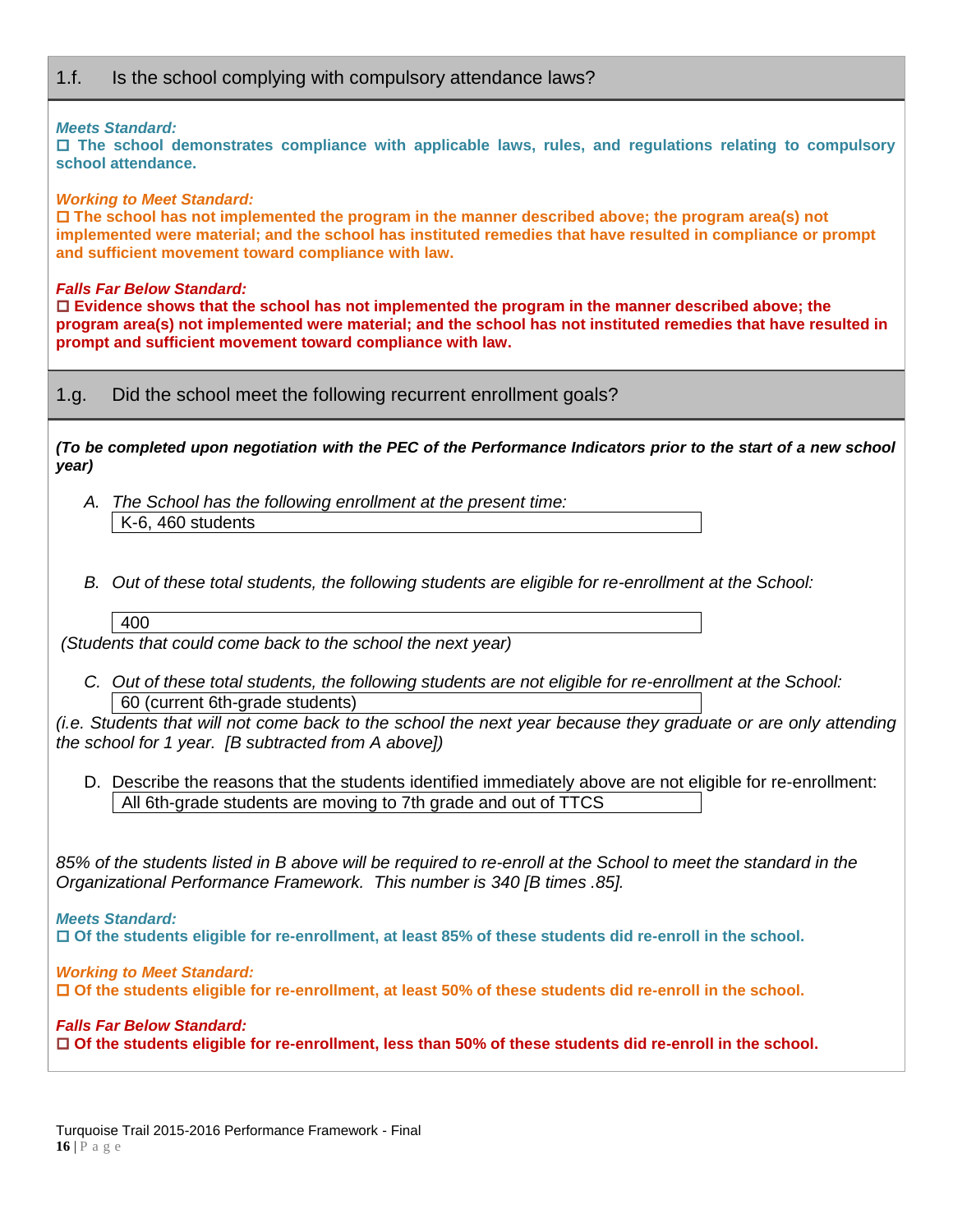# **2. BUSINESS MANAGEMENT AND OVERSIGHT**

# 2.a. Is the school meeting financial reporting and compliance requirements?

#### *Meets Standard***:**

 **The school demonstrates complete and timely compliance with applicable laws, rules, and regulations relating to sound financial principles and financial reporting requirements:**

- **Submittal of all documentation related to the use of public funds including, annual budgets, revised budgets, if any, periodic financial reports as reasonably required by the PEC and set forth in the Charter Contract, and any reporting requirements if the school contracts with an education service provider;**
- **Submittal of information required to conduct and complete the annual independent audit;**
- **Development and adherence to sound internal control policies; and**
- **Development and adherence to purchasing protocols that comply with the New Mexico Procurement Code, and all other applicable purchasing laws.**

#### *Working to Meet Standard:*

 **The school has not implemented the program in the manner described above; the program area(s) not implemented were material; and the school has instituted remedies that have resulted in compliance or prompt and sufficient movement toward compliance with law.**

#### *Falls Far Below Standard:*

 **Evidence shows that the school has not implemented the program in the manner described above; the program area(s) not implemented were material; and the school has not instituted remedies that have resulted in prompt and sufficient movement toward compliance with law.**

# 2.b. Is the school following Generally Accepted Accounting Principles?

#### *Meets Standard***:**

 **The school demonstrates compliance with applicable laws, rules, and regulations relating to financial management and oversight expectations as evidenced by:**

- **An unqualified audit opinion;**
- **An audit devoid of significant findings and conditions, material weaknesses, or significant internal control weaknesses; and**
- **An audit that does not include an ongoing concern disclosure in the notes or an explanatory paragraph within the audit report.**

#### *Working to Meet Standard:*

 **The school has not implemented the program in the manner described above; the program area(s) not implemented were material; and the school has instituted remedies that have resulted in compliance or prompt and sufficient movement toward compliance with law.**

#### *Falls Far Below Standard:*

 **Evidence shows that the school has not implemented the program in the manner described above; the program area(s) not implemented were material; and the school has not instituted remedies that have resulted in prompt and sufficient movement toward compliance with law.**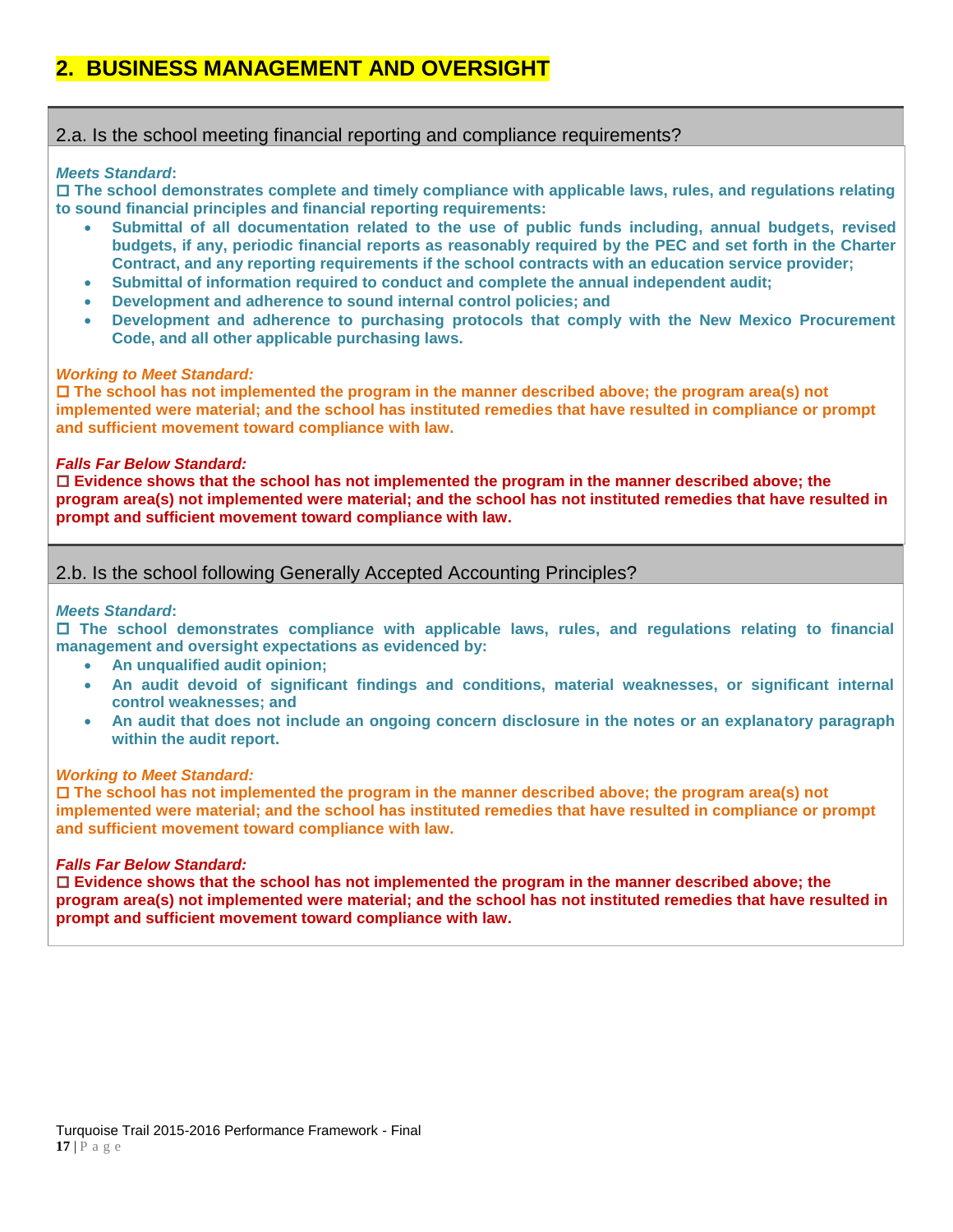# **3. GOVERNANCE AND REPORTING**

#### 3.a. Is the school complying with governance requirements?

#### *Meets Standard***:**

 **The school demonstrates compliance with applicable laws, rules, and regulations relating to charter school governance through the adoption of and adherence to**

- **All required school policies;**
- **The Open Meetings Act and Inspection of Public Records Act;**
- **A conflicts of interest policy;**
- **An anti-nepotism policy;**
- **Governing body organization and membership rules (e.g. bylaws);**
- **Creation of required committees of the Governing body;**
- **Governing body mandated training requirements;**
- **The Governing body has a plan in place for body succession;**
- **Governing body members are replaced within 45 days of the vacancy occurring.**

#### *Working to Meet Standard:*

 **The school has not implemented the program in the manner described above; the program area(s) not implemented were material; and the school has instituted remedies that have resulted in compliance or prompt and sufficient movement toward compliance with law.**

#### *Falls Far Below Standard:*

 **Evidence shows that the school has not implemented the program in the manner described above; the program area(s) not implemented were material; and the school has not instituted remedies that have resulted in prompt and sufficient movement toward compliance with law.**

#### 3.b. Is the school holding management accountable?

#### *Meets Standard:*

 **The school demonstrates timely compliance with applicable laws, rules, and regulations relating to oversight of school management:**

- **(Head of School) The governing body provides a written annual evaluation of the head of school that holds the head of school accountable for performance expectations.**
- **(Partner Organizations) The governing body periodically reviews the relationship and contracts with a partner organization identified in the approved charter application, as may be amended.**

#### *Working to Meet Standard:*

 **The school has not implemented the program in the manner described above; the program area(s) not implemented were material; and the school has instituted remedies that have resulted in compliance or prompt and sufficient movement toward compliance with law.**

#### *Falls Far Below Standard:*

 **Evidence shows that the school has not implemented the program in the manner described above; the program area(s) not implemented were material; and the school has not instituted remedies that have resulted in prompt and sufficient movement toward compliance with law.**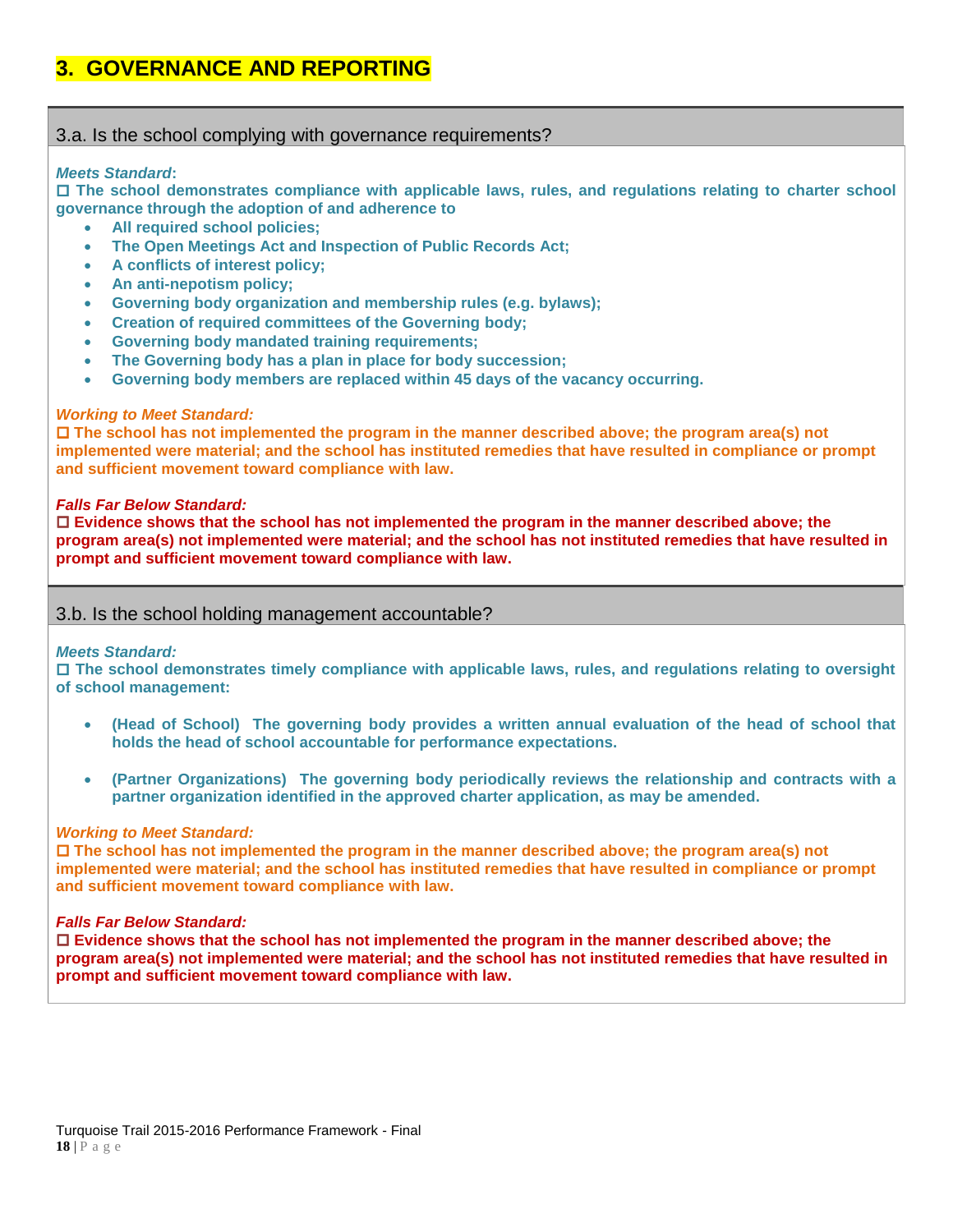# **4. EMPLOYEES**

# 4.a. Is the school meeting teacher and other staff credentialing requirements?

#### *Meets Standard***:**

 **The school demonstrates compliance with applicable laws, rules, and regulations relating to state certification requirements of teachers and other staff, including Title II of the ESEA for Highly Qualified Teachers and Paraprofessionals, and that the school has a licensed business manager. Credentials match the assigned work of employees or independent contractors.** 

#### *Working to Meet Standard:*

 **The school has not implemented the program in the manner described above; the program area(s) not implemented were material; and the school has instituted remedies that have resulted in compliance or prompt and sufficient movement toward compliance with law.**

#### *Falls Far Below Standard:*

 **Evidence shows that the school has not implemented the program in the manner described above; the program area(s) not implemented were material; and the school has not instituted remedies that have resulted in prompt and sufficient movement toward compliance with law.**

## 4.b. Is the school respecting employee rights?

#### *Meets Standard***:**

 **The school demonstrates compliance with applicable laws, rules, and regulations relating to employment, including:**

- **School Personnel Act:**
- **Charter School Act;**
- **Family Medical Leave Act; and**
- **Americans with Disabilities Act.**

**The school develops and adheres to policies that demonstrate that the school:**

- **Does not interfere in employees' rights to organize collectively.**
- **Provides professional development and timely teacher evaluations.**

**The school develops and adheres to legally compliant personnel policies and an employee handbook that outline disciplinary and grievance procedures.**

#### *Working to Meet Standard:*

 **The school has not implemented the program in the manner described above; the program area(s) not implemented were material; and the school has instituted remedies that have resulted in compliance or prompt and sufficient movement toward compliance with law.**

#### *Falls Far Below Standard:*

 **Evidence shows that the school has not implemented the program in the manner described above; the program area(s) not implemented were material; and the school has not instituted remedies that have resulted in prompt and sufficient movement toward compliance with law.**

## 4.c. Is the school completing required background checks?

#### *Meets Standard***:**

 **The school demonstrates compliance with applicable laws, rules, and regulations relating to background checks of all individuals associated with the school, including staff and members of the community, where required.**

*Working to Meet Standard:* **The school has not implemented the program in the manner described above; the program area(s) not** 

Turquoise Trail 2015-2016 Performance Framework - Final **19** | P a g e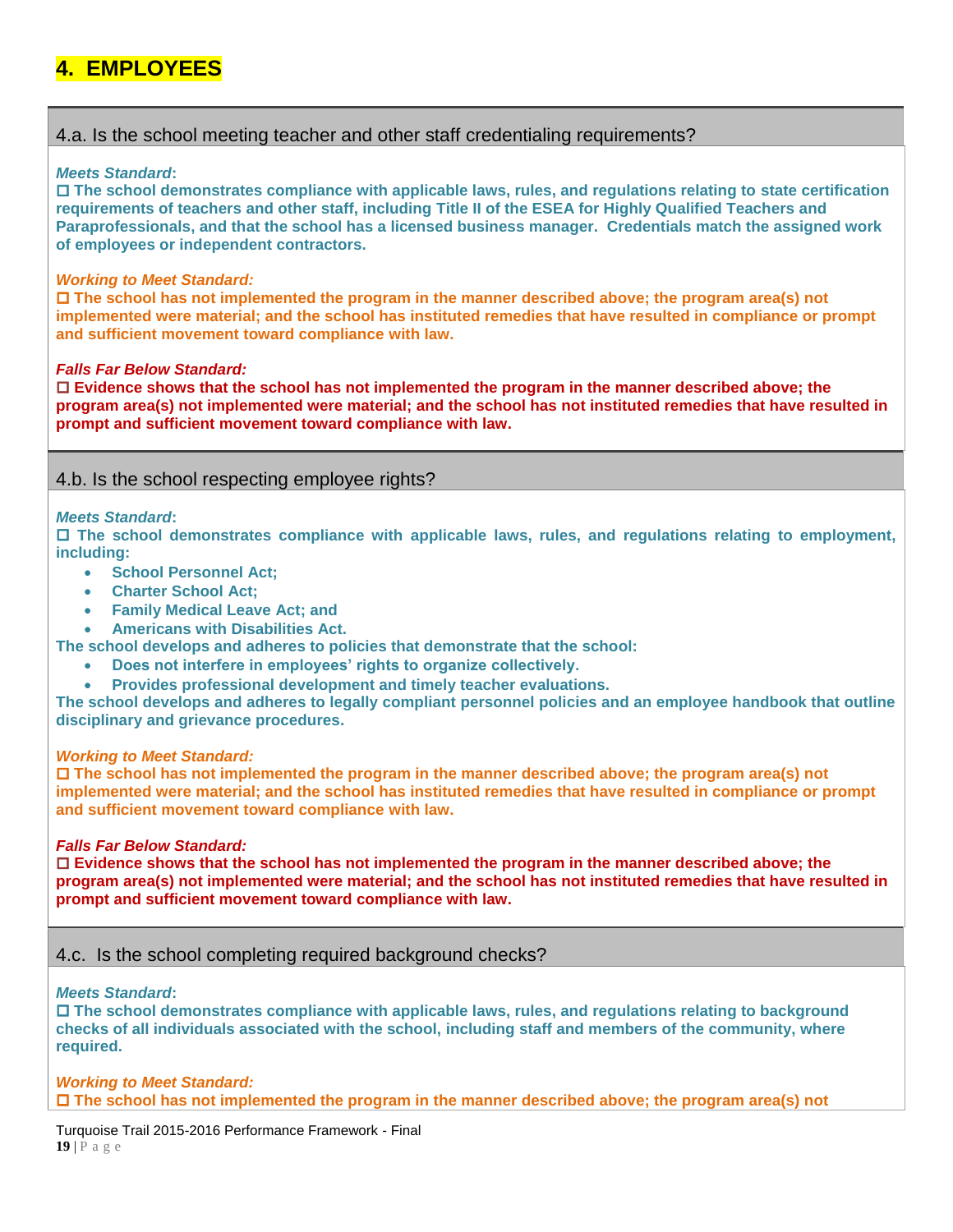**implemented were material; and the school has instituted remedies that have resulted in compliance or prompt and sufficient movement toward compliance with law.**

*Falls Far Below Standard:*

 **Evidence shows that the school has not implemented the program in the manner described above; the program area(s) not implemented were material; and the school has not instituted remedies that have resulted in prompt and sufficient movement toward compliance with law.**

# 4.d. General Information

(Complete with regard to the present fiscal year and the previous fiscal year) *Note: The PEC may choose to negotiate an indicator with the school for the next year, depending on the information provided*

Has the school had more than 20% turnover in personnel in each of the past two years?

\_\_\_ Yes \_\_\_\_ No

If so, please complete the following:

a. Please identify the reason for the turnover.

b. What impact do you see this having on the school and what actions are you taking to reduce the impact on the school?

\_\_\_\_\_\_\_\_\_\_\_\_\_\_\_\_\_\_\_\_\_\_\_\_\_\_\_\_\_\_\_\_\_\_\_\_\_\_\_\_\_\_\_\_\_\_\_\_\_\_\_\_\_\_\_\_\_\_\_\_\_\_\_\_\_\_\_\_\_\_ \_\_\_\_\_\_\_\_\_\_\_\_\_\_\_\_\_\_\_\_\_\_\_\_\_\_\_\_\_\_\_\_\_\_\_\_\_\_\_\_\_\_\_\_\_\_\_\_\_\_\_\_\_\_\_\_\_\_\_\_\_\_\_\_\_\_\_\_\_

\_\_\_\_\_\_\_\_\_\_\_\_\_\_\_\_\_\_\_\_\_\_\_\_\_\_\_\_\_\_\_\_\_\_\_\_\_\_\_\_\_\_\_\_\_\_\_\_\_\_\_\_\_\_\_\_\_\_\_\_\_\_\_\_\_\_\_\_\_

\_\_\_\_\_\_\_\_\_\_\_\_\_\_\_\_\_\_\_\_\_\_\_\_\_\_\_\_\_\_\_\_\_\_\_\_\_\_\_\_\_\_\_\_\_\_\_\_\_\_\_\_\_\_\_\_\_\_\_\_\_\_\_\_\_\_\_\_

\_\_\_\_\_\_\_\_\_\_\_\_\_\_\_\_\_\_\_\_\_\_\_\_\_\_\_\_\_\_\_\_\_\_\_\_\_\_\_\_\_\_\_\_\_\_\_\_\_\_\_\_\_\_\_\_\_\_\_\_\_\_

- c. What actions are you taking to retain staff?
- d. What actions are you taking to ensure that staff hired will work well at the school?

# **5. SCHOOL ENVIRONMENT**

5.a. Is the school complying with facilities requirements?

#### *Meets Standard***:**

 **The school demonstrates compliance with applicable laws, rules, and regulations relating to the school's facilities. The school shall provide evidence of the following:**

- **Certificate of occupancy or other required building use authorization;**
- **Compliance with the facility condition rating requirements of NMSA 22-8B-4.2 as it applies to the school;**
- **Approved 5 year facility master plan;**
- **Approved 5 year facilities maintenance plan;**
- **Fire inspections and related records;**
- **If applicable, approved list of facility variances; and**

Turquoise Trail 2015-2016 Performance Framework - Final **20** | P a g e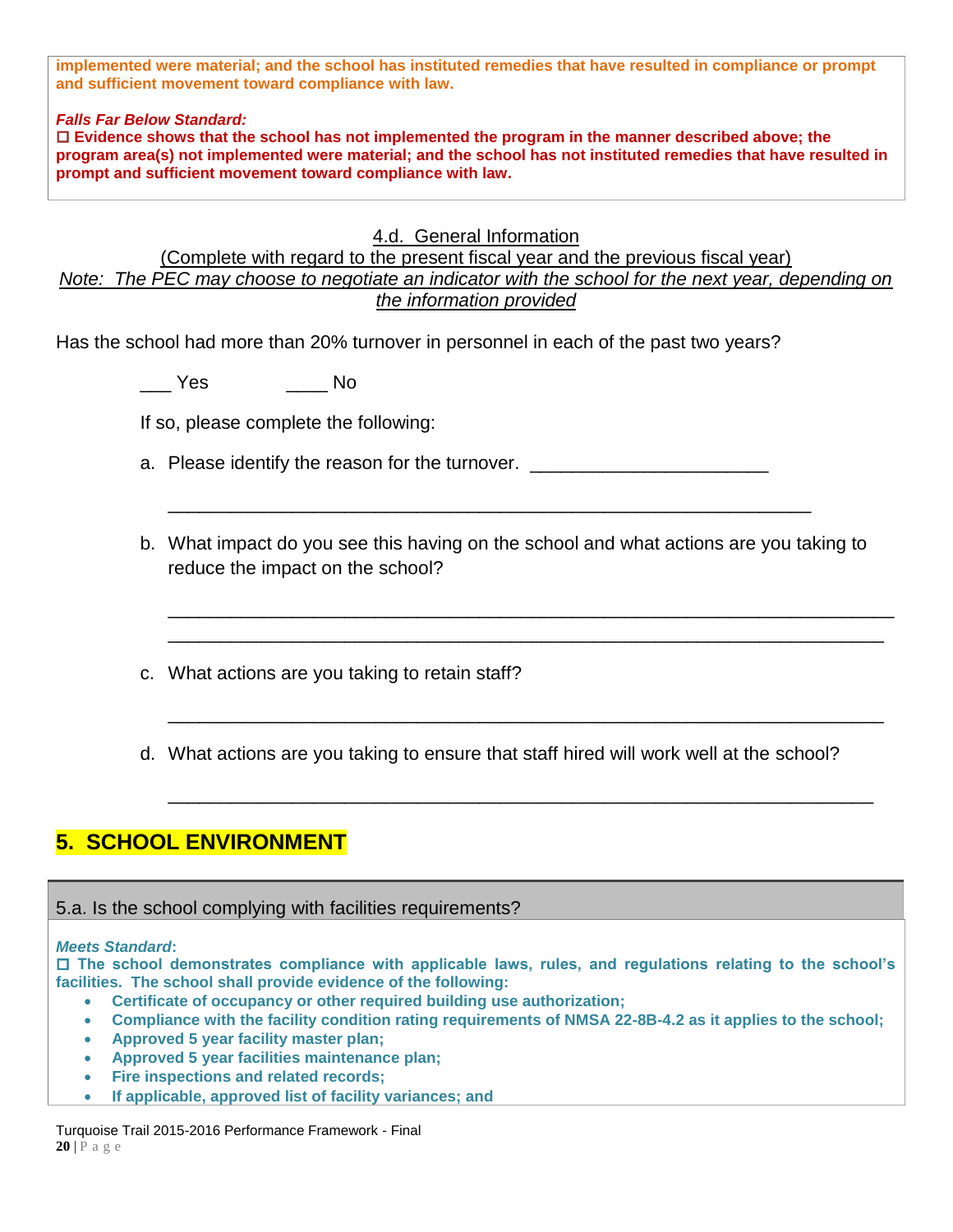**If applicable, student transportation programs.**

#### *Working to Meet Standard:*

 **The school has not implemented the program in the manner described above; the program area(s) not implemented were material; and the school has instituted remedies that have resulted in compliance or prompt and sufficient movement toward compliance with law.**

#### *Falls Far Below Standard:*

 **Evidence shows that the school has not implemented the program in the manner described above; the program area(s) not implemented were material; and the school has not instituted remedies that have resulted in prompt and sufficient movement toward compliance with law.**

#### 5.b. Is the school complying with health and safety requirements?

#### *Meets Standard***:**

 **The school demonstrates compliance with applicable laws, rules, and regulations relating to safety including the provisions of providing health related services, if such services are provided. The school shall provide evidence of the following:**

- **Approved Safe Schools Plan;**
- **Completion of School Health Rules Checklists;**
- **Providing appropriate health services and dispensing of pharmaceuticals;**
- **Meeting food services requirements, if food services are offered; and**
- **Meeting the requirements of other resources offered, if applicable.**

#### *Working to Meet Standard:*

 **The school has not implemented the program in the manner described above; the program area(s) not implemented were material; and the school has instituted remedies that have resulted in compliance or prompt and sufficient movement toward compliance with law.**

#### *Falls Far Below Standard:*

 **Evidence shows that the school has not implemented the program in the manner described above; the program area(s) not implemented were material; and the school has not instituted remedies that have resulted in prompt and sufficient movement toward compliance with law.**

#### 5.c. Is the school handling information appropriately?

#### *Meets Standard***:**

**.**

 **The school demonstrates compliance with applicable laws, rules, and regulations relating to security of information. The school shall provide evidence of the following that shows that the school:**

- **Maintains required information in the STARS data system;**
- **Collects and protects student information that has the potential of being used in discriminatory ways or otherwise contrary to law;**
- **Maintains the security of and provides access to student records under the Family Educational Rights and Privacy Act and other applicable authorities;**
- **Allows access to documents maintained by the school under the Inspection of Public Records Act and other applicable laws;**
- **Timely transfers student records;**
- **All records are safe from fire and theft and stored in a retrievable manner;**
- **All student records are retained and disposed of pursuant to state requirements; and**
- **Properly and securely maintains testing materials.**

#### *Working to Meet Standard:*

 **The school has not implemented the program in the manner described above; the program area(s) not implemented were material; and the school has instituted remedies that have resulted in compliance or prompt and sufficient movement toward compliance with law.**